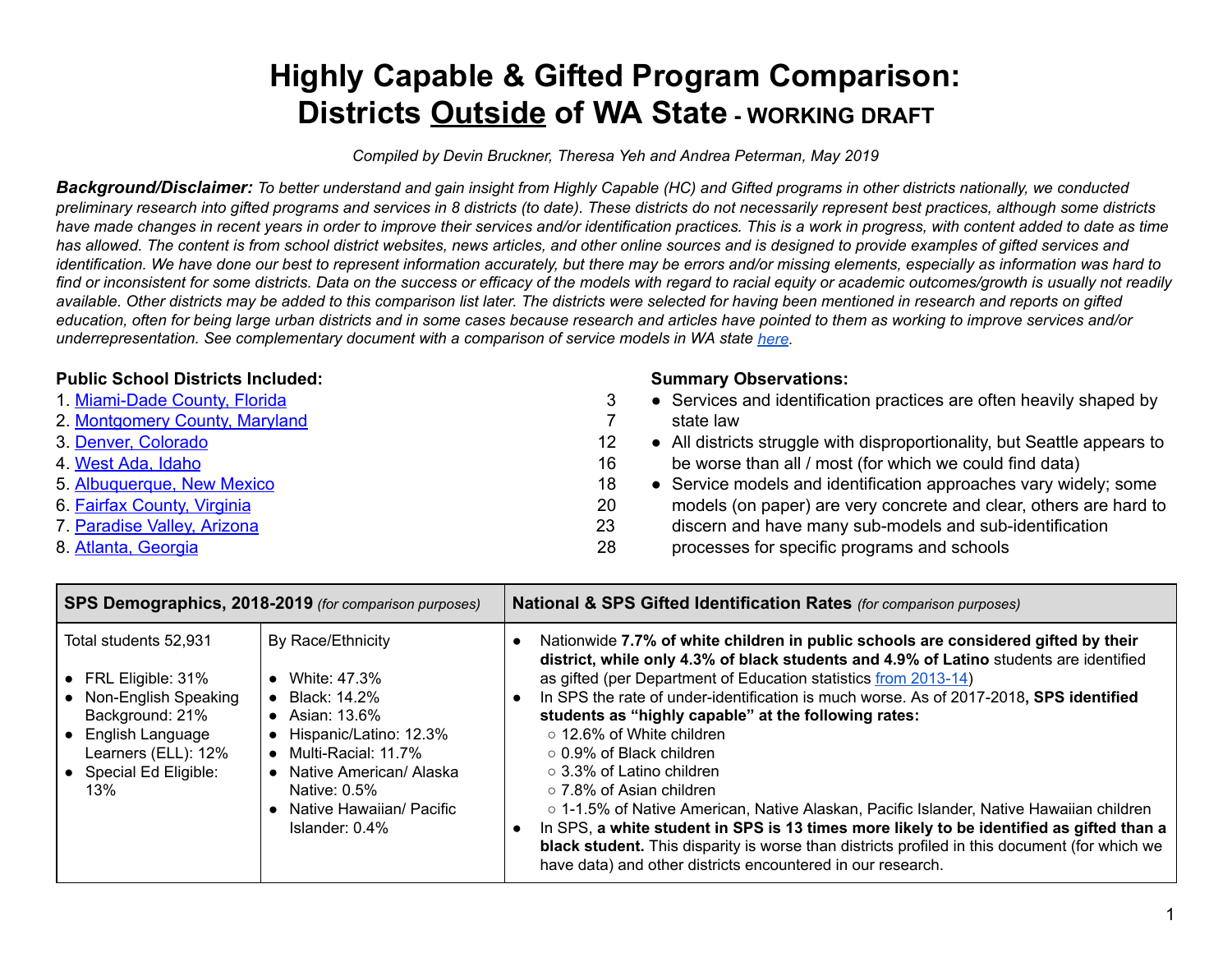# **Gifted Identification & Service:** *Highlights From 8 Districts Profiled*

| <b>Identification Examples</b> |                                                                                                              | <b>Service Examples</b>                                                                                                                                                                  |  |  |
|--------------------------------|--------------------------------------------------------------------------------------------------------------|------------------------------------------------------------------------------------------------------------------------------------------------------------------------------------------|--|--|
| $\bullet$                      | Two Standards: one for low-income students and<br>English-Language Learners (112 IQ threshold), one for      | <b>Service Model Features</b><br><b>Local school service only</b><br>$\bullet$                                                                                                           |  |  |
|                                | other students (130 IQ threshold) (Miami-Dade)                                                               | ○ Gifted students served in all traditional schools via self contained classes, either full-time or                                                                                      |  |  |
| $\bullet$                      | Two Tiers: "Gifted" are in top ~5th percentile, served                                                       | part time (state law requires self-contained) (Miami-Dade)                                                                                                                               |  |  |
|                                | locally; "Highly gifted" are in top ~2nd percentile, eligible<br>to attend magnets via lottery (Denver)      | o All gifted students served in local schools, but no self-contained classrooms; elementary<br>students served via 3 models: gifted resource teacher, collaboration with gifted-endorsed |  |  |
| $\bullet$                      | <b>Local Norms</b>                                                                                           | teacher, cluster groups; services must be 1/6 of instructional hours (Atlanta)                                                                                                           |  |  |
|                                | ○ Use local norms for CogAT scores: compare kids at  ●                                                       | Mix of service locations and/or eligibility tiers                                                                                                                                        |  |  |
|                                | high poverty schools to each other, kids at                                                                  | o Gifted students served in all local schools via advanced course work, enriched curriculum;                                                                                             |  |  |
|                                | moderate poverty schools to each other, and kids                                                             | space-limited magnets available via separate identification process (Montgomery)                                                                                                         |  |  |
|                                | from low poverty schools to each other                                                                       | o Cluster group gifted students at all elementary schools; self-contained model also available                                                                                           |  |  |
|                                | (Montgomery)                                                                                                 | (Paradise Valley)                                                                                                                                                                        |  |  |
|                                | o Identify top 10% of students in each school (and                                                           | $\circ$ 4 tiers of gifted eligibility/service, including local service (3 tiers) + self-contained (Fairfax)                                                                              |  |  |
|                                | serve locally) (Denver)<br>○ Make decisions at the school level for some tiers of                            | ○ Space limited, self-contained magnet programs available (mainly in elementary-middle<br>school); gifted students not guaranteed entry (Montgomery, Denver, West Ada)                   |  |  |
|                                | gifted service (Fairfax)                                                                                     | ■ Montgomery: Magnet programs with enriched/accelerated content available, limited                                                                                                       |  |  |
| $\bullet$                      | <b>Universal Screening / Testing</b>                                                                         | spaces. Often designed for students without a peer group of 20+ students at their school.                                                                                                |  |  |
|                                | ○ Screen all students at multiple grades (Montgomery                                                         | Magnets for 4-5th graders serves ~6% of students.                                                                                                                                        |  |  |
|                                | in 2, 3, 5; Denver in K, 2, 6; Fairfax in 1 and 2)                                                           | ■ Denver: Magnet schools available in Grades 1-8 for students with highest gifted                                                                                                        |  |  |
|                                | ○ No parental applications for selective magnets in                                                          | designation ("highly gifted"); space limited and based on lottery; for top 1-2%                                                                                                          |  |  |
|                                | elementary/middle school, students only enter at                                                             | • West Ada: Self-contained (space limited, use lottery) or $\frac{1}{2}$ day option for 3-8 graders                                                                                      |  |  |
|                                | set windows via universal screening (Montgomery)                                                             | Focus on depth and complexity, not acceleration; no grade level acceleration (West Ada)<br>$\bullet$                                                                                     |  |  |
|                                | ○ Some districts screen all students by looking for                                                          | Gifted programs designed to provide individualized curriculum based on student needs; IEP                                                                                                |  |  |
|                                | students who might be a good fit for gifted services,<br>and then test those students, i.e. all are screened | Committee determines the amount of time and services received (Albuquerque)<br>Written educational plans for gifted students (Miami-Dade, Denver)                                        |  |  |
|                                | but not all are tested (Miami-Dade)                                                                          | 2e Services                                                                                                                                                                              |  |  |
|                                | Eligibility based on lack of 20+ peer group: To                                                              | Self-contained and/or special programs available for 2e students (Paradise Valley, Grades 1-8;                                                                                           |  |  |
|                                | determine eligibility, consider if there is an academic                                                      | Montgomery, Grades K-12; maybe Albuquerque)                                                                                                                                              |  |  |
|                                | peer group of 20+ at the local school for elementary and $\bullet$                                           | Services for 2e students available at all grade levels. Students are served at local schools or                                                                                          |  |  |
|                                | middle school magnets (only admit students if they                                                           | schools with targeted programs for 2e students, Mentoring program available for students not                                                                                             |  |  |
|                                | would lack a peer group) (Montgomery)                                                                        | succeeding in the regular classroom (Montgomery)                                                                                                                                         |  |  |
| $\bullet$                      | Magnet admissions not linked, must reapply at each<br>stage (elementary, middle, HS) (Montgomery)            | <b>Staffing &amp; Professional Development</b><br>Gifted Education teachers / facilitators in every K-8 building (Denver, West Ada)<br>$\bullet$                                         |  |  |
| $\bullet$                      | Ongoing testing and enrollment (West Ada)                                                                    | Gifted Specialists coach gifted teachers + work directly with gifted students (Paradise Valley)<br>$\bullet$                                                                             |  |  |
| $\bullet$                      | Selection committee sees student's services and                                                              | Gifted students served by teachers endorsed to teach gifted students, per state law<br>$\bullet$                                                                                         |  |  |
|                                | socioeconomic status (e.g. FRL, ELL, 504/IEP status),                                                        | (Miami-Dade, Paradise Valley)                                                                                                                                                            |  |  |
|                                | but not race (Montgomery)                                                                                    | Services for Students Not Formally Identified As Gifted                                                                                                                                  |  |  |
|                                | Identification includes students gifted in arts, creativity                                                  | Identify the top 10% of students "relative to their peers" at each school, and serve with gifted<br>$\bullet$                                                                            |  |  |
|                                | and leadership (Denver)                                                                                      | services in local schools (even if not formally identified) (Denver)                                                                                                                     |  |  |
| $\bullet$                      | District psychologist conducts 1:1 testing for many                                                          | "Young Scholars" program (K-12) identifies and nurtures advanced academic potential in<br>$\bullet$                                                                                      |  |  |
|                                | students (Miami-Dade, ~8,000/year; West Ada)                                                                 | students from historically underrepresented populations (Fairfax)                                                                                                                        |  |  |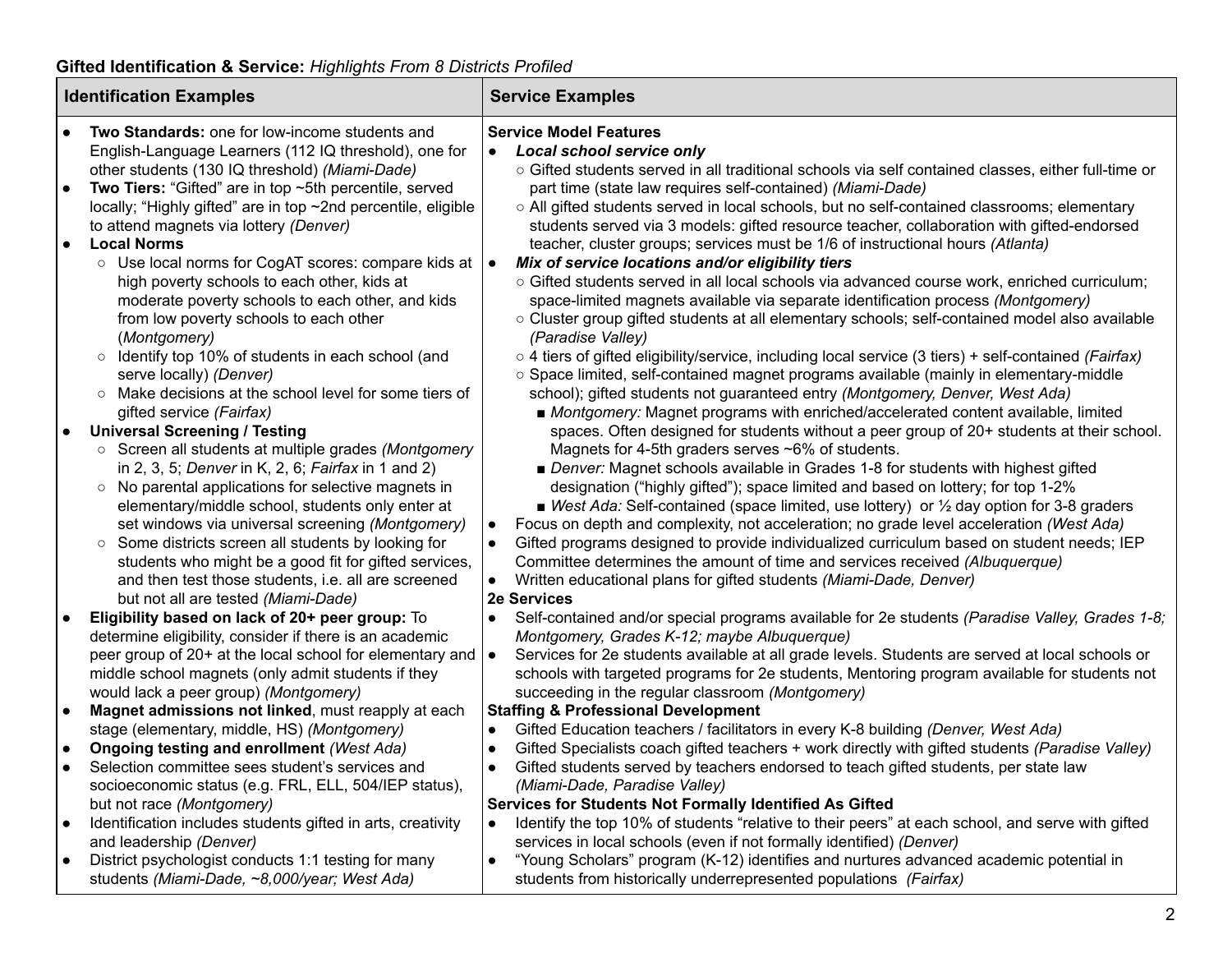# <span id="page-2-0"></span> **1. [Miami-Dade County](http://advancedacademicprograms.dadeschools.net/gifted.asp) , Florida**

### **Summary and Highlights:**

Began to revise its approach in 2007 in order to reduce disproportionality in gifted identification.

#### **Services**

- Gifted students served in all traditional schools (do not appear to have pathways)
- All gifted students served in self-contained environments (per state law), either full-time or part-time
- Gifted students (who are not 2e) have Educational Plans (EPs)
- 2e students have Individualized Education Programs (IEPs)
- Per state law, gifted students are served by teachers endorsed to teach gifted students

#### **Identification**

- Use a screening process to identify students that might be strong fit for gifted services
- Two standards/processes to identify gifted students: one for low-income kids and English-learners (112 IQ threshold), one for other students (130 IQ threshold)
- Conduct 1:1 testing with a school psychologist for many students (~8,000,/year)

#### **Results**

- Students of color are still underrepresented, but much less so than in SPS and nationwide
- In Miami-Dade:
	- $\circ$  Black students are 21% of all students, but 14% of students identified as gifted
	- $\circ$  Hispanic students are 70% of all students, and 67% of students identified as gifted
	- White students are 7% of all students and 16% of students identified as gifted
	- 11% of total district students are identified as gifted

#### **Program Details:**

#### **Relevant State Law**

- In [Florida](http://www.fldoe.org/academics/exceptional-student-edu/gifted-edu.stml) law, Gifted Education is part of SPED.
- ● Florida provides more specific guidance and requirements regarding gifted education, compared to Washington. This guidance includes:
	- Stating an IQ threshold for gifted identification [currently a 130 IQ]
	- Having a different IQ threshold that can *optionally* be used by districts to identify low income and ELL student
	- Appears to require that "Gifted" students be served in self-contained classes and to require teachers have a gifted endorsement
	- Defines gifted students as having "superior intellectual development and is capable of high performance"
	- See Miami-Dade PowerPoint re: State law [here](http://induction.dadeschools.net/Assistant%20Principal%20Induction%20Academy/File%20Sharing/files/Gifted%20Policies.pdf)

#### **Services**

● Overview: The Gifted Education Program provides "qualitatively different programs designed to meet the needs of gifted students. Gifted students are defined as those who have superior intellectual development and are capable of high performance." The Gifted Education Program emphasizes a

 **District Summary:**

 *~345,000 students (nation's 4th largest*

 Hispanic: 70.9% Non-Hispanic Black:

*district)*

**[\(2017-18\)](http://drs.dadeschools.net/StatisticalHighlights/SH1718.pdf)**

20.5%

 and Multiracial categories): 1.8%

average)

FRL: 66% (district

 Non-Hispanic White: 6.8% Other (includes American Indian, Alaskan Native, Asian, Pacific Islander,

**District [Demographics](http://drs.dadeschools.net/StatisticalHighlights/SH1718.pdf)**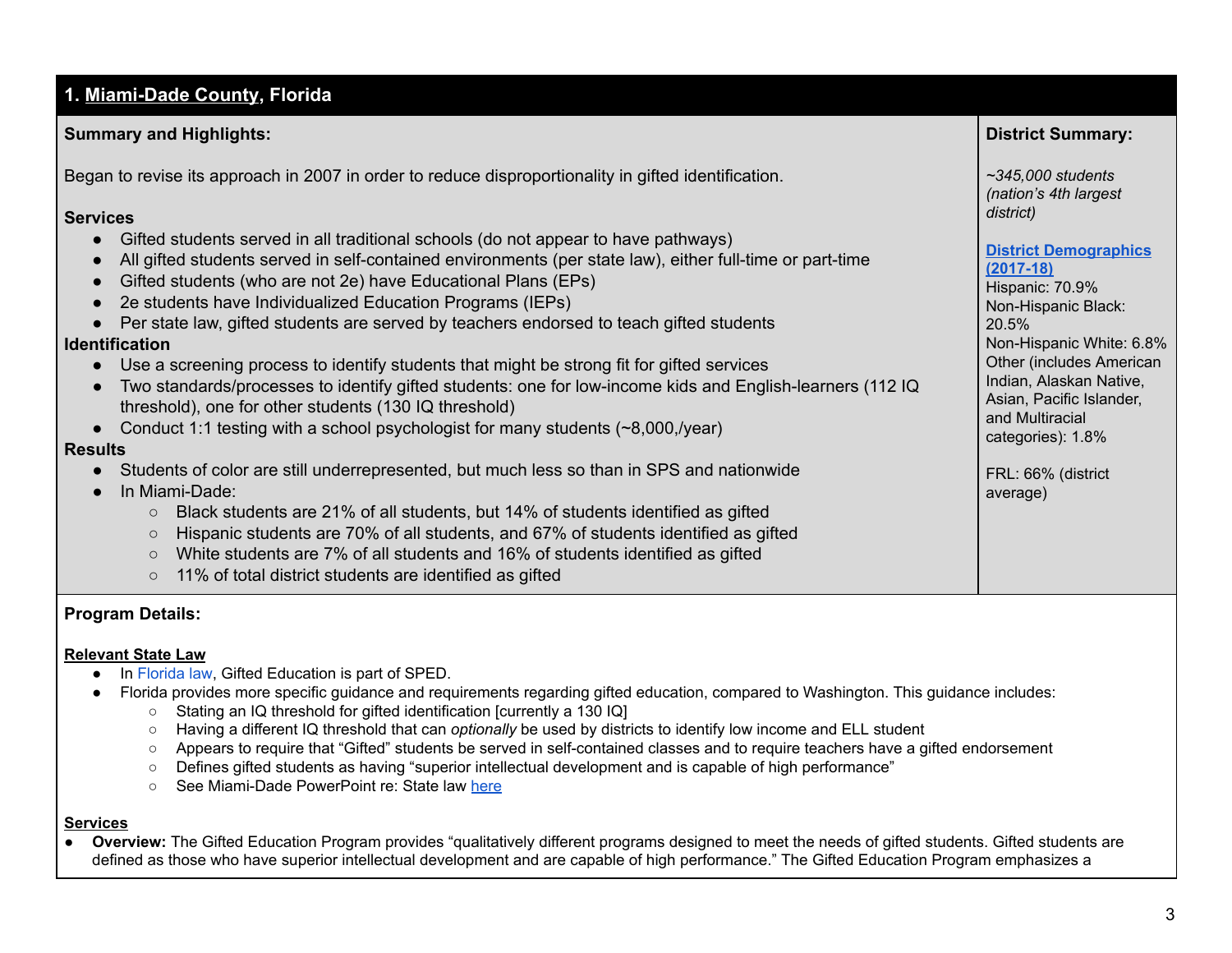quantitatively differentiated curriculum based on content, concepts, processes, and applications through products/projects in language arts, mathematics, science and/or social studies. Such a differentiated curriculum provides for in-depth consideration of topics and concepts beyond the requirements of regular courses, and therefore, is designated as an academically accelerated program.

- **Where served:** All traditional public schools provide services to gifted students. Students are served in full-time or part-time self-contained classes. Do not appear to have gifted pathways, but more research is needed to confirm.
- **Gifted Student Education Plans:** Educational Plans are developed for students identified solely as gifted. 2e students have an IEP. [More info [here](http://induction.dadeschools.net/Assistant%20Principal%20Induction%20Academy/File%20Sharing/files/Gifted%20Policies.pdf)]
- **Services Offered:** A range of gifted service delivery options are available to meet each student's special needs based on the student's Educational Plan (EP) and are provided with administrative support to assure adequate funds for materials and professional development. The following delivery models are available for students in elementary, middle, and senior high school
	- **Elementary Part-time Content (K-5/6)**-students attend the gifted program for a block of time from 1 to 2.5 hours each day. They receive a total of **5 to 12 hours of gifted services per week** and interdisciplinary instruction around selected basic subjects (Mathematics, Science, Social Studies, and/or Language Arts/Reading). All of the students in the gifted course are eligible for gifted services (e.g. **pull out services are self-contained**) and the teacher is endorsed to teach gifted or on an approved waiver to complete the gifted endorsement.
	- **Elementary Full-time (K-5/6)**-students are served in a self-contained classroom in which gifted strategies are utilized throughout the school day and across all subject areas. All of the students in the gifted course are eligible for gifted services (e.g. **self-contained**) and the teacher is endorsed to teach gifted or on an approved waiver to complete the gifted endorsement.
	- **Middle School Gifted Programs** (6-8)-offer gifted content area courses (Mathematics, Science, Social Studies, and/or Language Arts/English) and/or State-approved middle school gifted elective courses. All of the students in the gifted course are eligible for gifted services (e.g. **self-contained**) and the teacher is endorsed to teach gifted or on an approved waiver to complete the gifted endorsement.
	- **Senior High Gifted Programs (9-12)**-offer gifted content area courses (Honors and/or Advanced Placement) and/or state-approved high school gifted elective courses. All of the students in the gifted course are eligible for gifted services (e.g. **self-contained)** and the teacher is endorsed to teach gifted or on an approved waiver to complete the gifted endorsement.
	- **Senior High Gifted Consultation (9-12)**-general education teachers and teachers of the gifted meet regularly to plan, implement and monitor instructional alternatives designed to ensure that the gifted students achieve successful accomplishment of gifted goals in the Advanced Placement, Honors, International Baccalaureate or other academically rigorous programs. Gifted students are not assigned to a gifted course, rather receive consultation services from a teacher who is endorsed to teach gifted or on an approved waiver to complete the gifted endorsement
- Certification and endorsement requirements for teachers of the gifted: All K-12 teachers providing service to students who are gifted must meet the highly qualified certification requirements for the grade/course content and have the gifted endorsement. State Board Rule 6A-4.01791 requires that gifted students in a gifted course be taught be a teacher with gifted endorsement. Gifted endorsement courses include:
	- Nature and Needs of Gifted Students
	- Curriculum and Instructional Strategies for Teaching Gifted
	- Education of Special Populations of Gifted Children
	- Guidance and Counseling for the Gifted
	- Theory and Development of Creativity for the Gifted
- District FAQ [here](http://advancedacademicprograms.dadeschools.net/pdf/Gifted_QA.pdf)

# **Identification**

 **Summary**: Miami uses two standards to identify gifted students — one for low-income students and English-learners, another for other students. As a result, its advanced-learning classrooms more closely mirror the district's overall makeup.

 **Florida State's [Eligibility](https://www.flrules.org/gateway/ruleNo.asp?ID=6A-6.03019) Criteria:** Defines two pathways for eligibility:

 **Plan A:** The student demonstrates:

- 1. Need for a special program
- 2. A majority of characteristics of gifted students according to a standard scale or checklist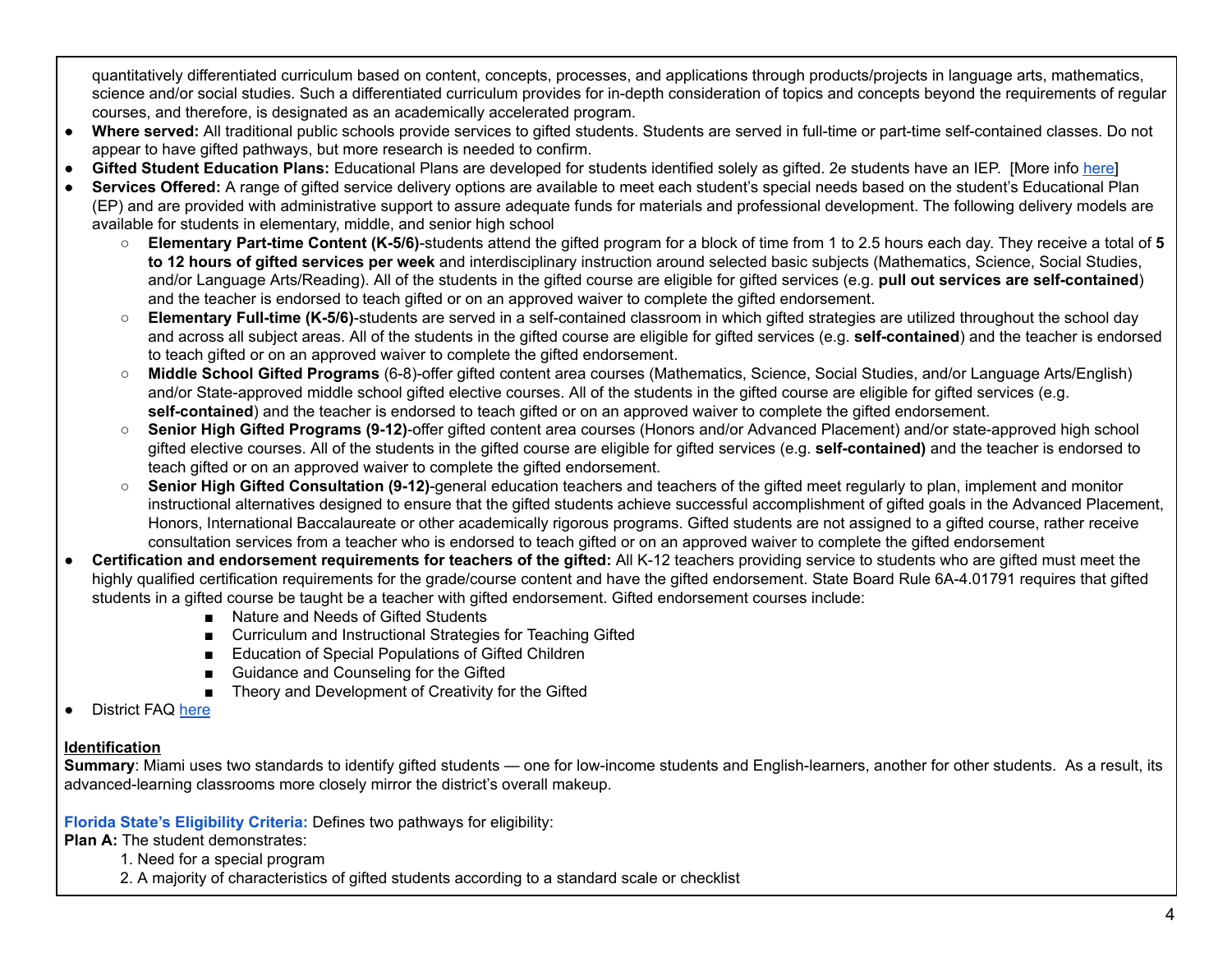3. Superior intellectual development as measured by an intelligence quotient of two (2) standard deviations or more above the mean on an *individually administered* standardized test of intelligence [currently an IQ of 130]

**Plan B:**The student is a member of an underrepresented group and meets the criteria specified in an approved school district plan for increasing the participation of underrepresented groups in programs for gifted students. Under-represented groups are defined as groups:

a. Who are limited English proficient, or

b. Who are from a low socioeconomic status family.

 **Florida Plan B background:** Plan B was introduced in 1991 to include options for developing alternative plans to address underrepresentation of ethnic minority groups (African American and Hispanic students) in gifted programs. In 2002, the State Board of Education revised Plan B to define underrepresented students as those "who are limited English proficient, or who are from a low socioeconomic status family." Ethnicity is no longer considered under Plan B and districts have the option of whether or not to implement Plan B. Miami-Dade is one of 35 districts in Florida currently implementing a Plan B. Each district can develop its own plan tailored to its population and providing for specific criteria to increase eligibility for gifted services among these underrepresented students.

# **Miami-Dade Identification Process:**

- **Screening:**
	- $\circ$  Appear to use a district-wide screening process to identify students that might be a good fit, who will then be assessed further. Use "a district-wide, universal gifted screening process *for all students scoring high on academic achievement tests* and take into consideration a student's highest three scores in four areas of assessment — intelligence testing, creativity scales, gifted characteristics, classroom performance/grade." (<u>Miami [Herald,](https://www.miamiherald.com/opinion/op-ed/article84021937.html) 2016</u>)
	- $\circ$  The gifted screening process includes the development of a talent pool of students who demonstrate unusual ability
	- Students should be screened using two or more of the following criteria:
		- High academic achievement, as indicated by standardized test 89 percentile or higher or Levels 4 or 5 or coursework grades of A or B
		- Above average creative output in artistic, literary, scientific, or mathematics endeavors
		- Very rapid learning rate or unusually insightful conclusions
		- Multiple nominations from teachers and staff who observe unique talent
		- Parent reports of advanced developmental behavior, e.g early reading, verbal precocity, use of complex syntax, evidence of mechanical aptitude
		- Outstanding academic, creative, or leadership abilities, self-reported or peer-reported.
	- In addition, all Limited English Proficient students that have achieved a grade of A or B in English for Speakers of Other Languages (ESOL) or home language arts (i.e., Spanish language arts, Haitian-Creole language arts) and mathematics are screened for gifted.
- **● Referrals:**
	- After a screening process has been completed, a referral for gifted education can be made by a teacher, a parent/guardian, or any qualified individual who has knowledge of student's abilities.
	- ● A student profile is developed for a student being referred to the School Support Team (SST). The student profile includes the following:
		- Gifted Characteristics Checklist: Students need to demonstrate a majority of gifted characteristics on the rating scale to continue in the process
		- Information that can be utilized to demonstrate the student's ability and need for gifted program services. This information may include, but is not limited to standardized test scores or classroom performance indicators such as report card grades, class work, and/or projects.
	- The evaluation process is conducted within 90 school days of attendance from the date of parental consent to the date of evaluation.

# ● **Testing / Private Testing:**

- The evaluation process may include direct assessment of intellectual functioning by a district psychologist or a review of an evaluation conducted by a private provider if one has been obtained by the parent.
- The district conducts 1:1 testing with a school psychologist for many students (~8000/year)
- School psychologists have access to more than 10 different standardized gifted test instruments that account for dual-language status, prior exposure to cultural opportunities, socio-economic isolation and other fairness factors, meaning the public school system is equipped with a variety of resources that is out of reach for many private practitioners.
- Evaluations conducted by qualified private providers utilizing appropriate testing instruments within the previous two years are considered by the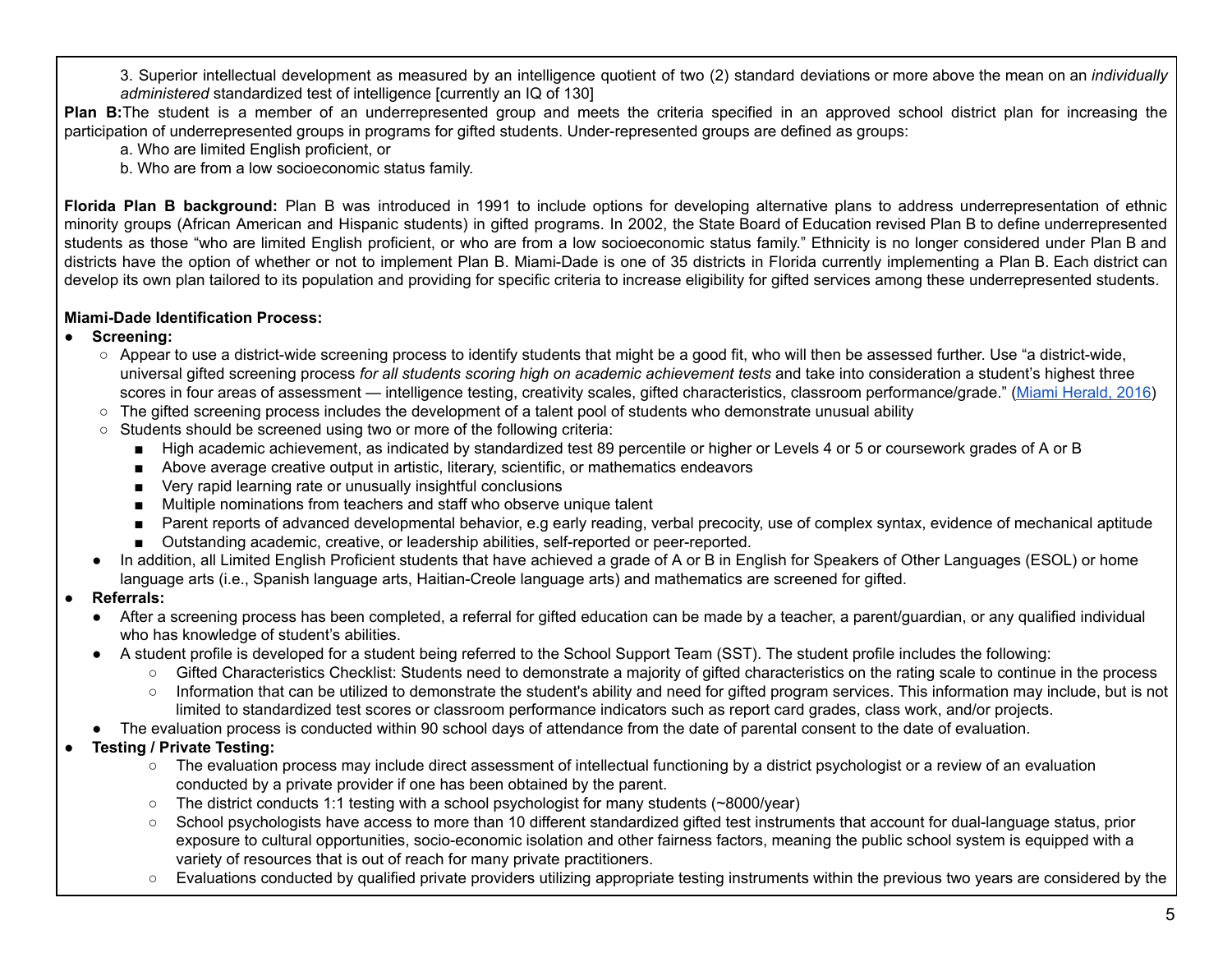district and eligibility for the program is determined after review of all available data.

# ● **Plan B to Increase Representation of Underserved Populations**

- ○ Miami-Dade's Plan to Increase the Participation of Underrepresented Students in the Gifted Program (Plan B) **utilizes four indicators of giftedness to determine eligibility for students in underrepresented groups:**
	- i. The Gifted Characteristics Checklist is used to determine students' verbal, learning, motivational, and social/leadership abilities
	- ii. A variety of standardized academic achievement test data is used depending on the student's grade level
	- iii. To determine the intellectual development of a potentially gifted student, a school psychologist administers an individualized intelligence test
	- iv. The Williams Creativity Scale is used to determine creativity
- ○ These four indicators are assigned points on a rubric. Students scoring nine (9) points in three of the four categories with a **minimum IQ of 112** are eligible for gifted [vs 130 IQ for students admitted traditionally, per state law]
- Decisions:
	- A School Support Team (SST) meeting is held in order to review the information gathered. The SST makes the determination of whether or not to continue the evaluation process, based on the documentation and a majority of gifted characteristics as measured by the Gifted Checklist.
	- When a student transfers from another state with an Educational Plan indicating previous placement in a gifted program, the district honors that placement until an evaluation is conducted to determine if the student meets Florida's criteria for placement in the gifted program.

| <b>Results</b> |                                                                  |          |         |                |                               |                     |
|----------------|------------------------------------------------------------------|----------|---------|----------------|-------------------------------|---------------------|
|                | Miami-Dade Student Population, 2016-2017 (Source: Seattle Times) | Hispanic | White   | <b>Black</b>   | <b>Asian/Pacific Islander</b> | <b>Multi-Racial</b> |
|                | <b>Gifted Students</b>                                           | 66.6%    | 16.1%   | $13.8\%$ 2.5%  |                               | 0.9%                |
|                | All Students                                                     | 70.1%    | $7.1\%$ | $121.1\%$ 1.1% |                               | 0.6%                |

 ● **Some progress to date:** In Miami-Dade, 6.9% of black students are in the gifted program, while only 2.4% and 3.6% are in gifted programs at the state and national levels respectively. Among Hispanic students, 10.2% are in the gifted program in Miami Dade, versus 5.3% in Florida and 4.2% nationally (Source Miami [Herald](https://www.miamiherald.com/opinion/op-ed/article84021937.html#storylink=cpy) 2016)

- **Yet disproportionality remains:** In Miami-Dade, a white student is 3.5 times as likely as a black student to be identified as gifted (vs. 13 times more likely in Seattle)
- **Number of Students:** Currently, over 39,000 students in Miami-Dade participate in the gifted program (11.3% of total district student population)
- **Plan A vs. B:** More students qualify for gifted services under the alternative approach to eligibility (Plan B) than the traditional IQ score model
- **Improvements in representation and achievement + high costs:** ([Seattle](https://www.seattletimes.com/education-lab/the-push-to-find-more-gifted-kids-what-washington-can-learn-from-miamis-wins/?fbclid=IwAR2Tlmt0IEDfbDvGW56yUdV7eZueJsLEx_x48aCeKb4kiK-AAPM5_T5q8Mg) Times, 2017)
	- $\circ$  Each year from 2010 to 2013, at least 6% more low-income students took Advanced Placement exams, which can confer college credit, and each year the scores of all low-income students in the district improved.
	- $\circ$  In 2007 only 40% of students taking the AP exams passed; that was at 53% in 2017.
	- $\circ$  The new team came aboard in 2007, and since then Miami's ranks of the gifted have grown more than 20%, from a pool of 32,000…..to 39,000 in 2017 who more closely mirror the district's overall demographics.
	- Miami's success came with significant cost a \$10 million infusion covering additional psychologists, teachers, administrators and a battery of nonverbal intelligence tests for kids not yet fluent in English.
	- Spending cuts after the recession pared back the extra staff.
	- But Miami still pays for hourlong, one-on-one sessions between school psychologists and 8,000 students screened annually for gifted classes.



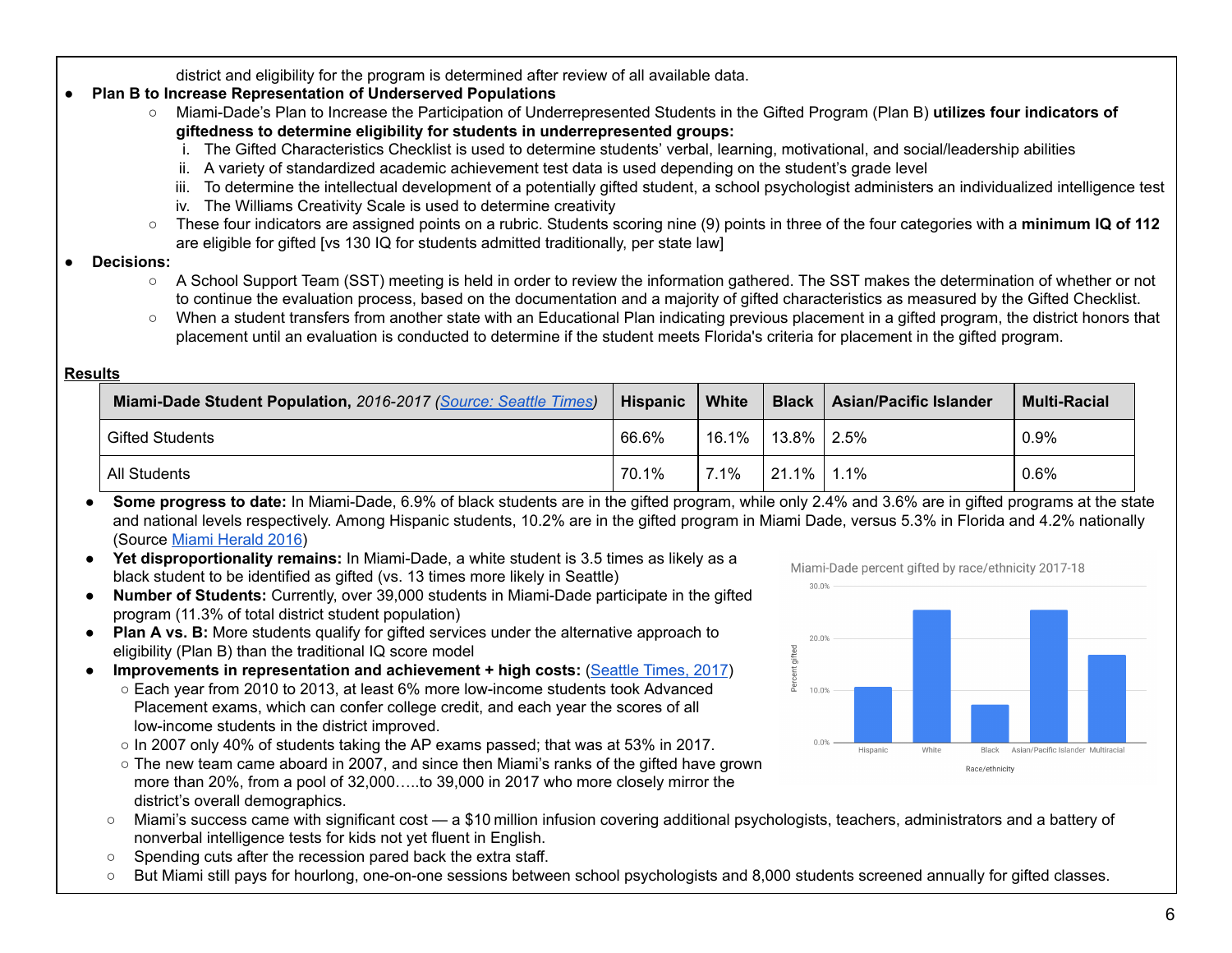$\circ$  The district spends about \$72 million — or about \$1,850 per gifted pupil — on top of basic education.

 **Why It Was Included In This Comparison:** Frequently cited as having more equitable representation. Task force members have mentioned it.

#### **Other Resources**

- Seattle Times' 2017 Education Lab [article](https://www.seattletimes.com/education-lab/the-push-to-find-more-gifted-kids-what-washington-can-learn-from-miamis-wins/?fbclid=IwAR2Tlmt0IEDfbDvGW56yUdV7eZueJsLEx_x48aCeKb4kiK-AAPM5_T5q8Mg) about Miami-Dade's successful efforts to create a more diverse Gifted Program
- Miami [Herald,](https://www.miamiherald.com/opinion/op-ed/article84021937.html) 2016

# <span id="page-6-0"></span> **2. [Montgomery County](https://www.montgomeryschoolsmd.org/curriculum/enriched/) , Maryland**

# **Summary and Highlights:**

 The district made significant changes to identification in 2017-2018, resulting in reductions in disproportionality in its advanced programs.

# **Services**

- ● Gifted and Talented students are served in their local schools in all grades through advanced course work, enriched curriculum, etc.
- ● Magnet programs with enriched/accelerated content are also available and have limited spaces. They are often designed for students without a peer group of 20+ students at their school. The program for grades 4-5 serves ~6% of students.
- ● Provide services for 2e students at all grade levels. Students are served at home schools or 7 schools with targeted programs for 2e students, plus some other targeted programs. Mentoring program available for students not succeeding in the regular classroom

# **Identification**

- Universal 2nd grade testing for Gifted and Talented identification
- ● Universal screening of 3rd and 5th graders for entry into selective magnet elementary and middle school programs
	- Universal screening at key entry points (3rd + 5th grade). No parental applications
	- Decision committee sees services received and socioeconomic status (e.g. FRL, ELL, 504/IEP status), but not race.
	- CogAT scores use "local norms" and compare students to others at schools with similar poverty levels (high, moderate and low poverty levels)
	- Elementary, middle and high school magnet admissions are not linked; must reapply at each stage
- ● Consider if there is an academic peer group of 20+ at the local school to determine eligibility for main elementary and middle school selective magnets (e.g. admit students that lack a peer group)

# **Results**

 ● The share of underrepresented students in the 13 elementary magnet programs increased as a results of reforms. From 2016 to 2018, the share of black and hispanic students in the programs increased from 23% to 31%, and the share of students from low income backgrounds nearly doubled from ~10% to ~20%.

 **District Summary:**

Hispanic/Latino: 30.1%

Black/African-American:

Native Hawaiian/Pacific

American Indian/Alaska

**District Demographics**

 *~159,010 students*

White: 29.3%

**(2016-17)**

21.3%

Asian: 14.3%

Islander: <5%

Native: <5%

34.56%

*[Source](https://www.montgomeryschoolsmd.org/annualreport/2017/)*

2 or more races: <5%

FRL(called FARMS):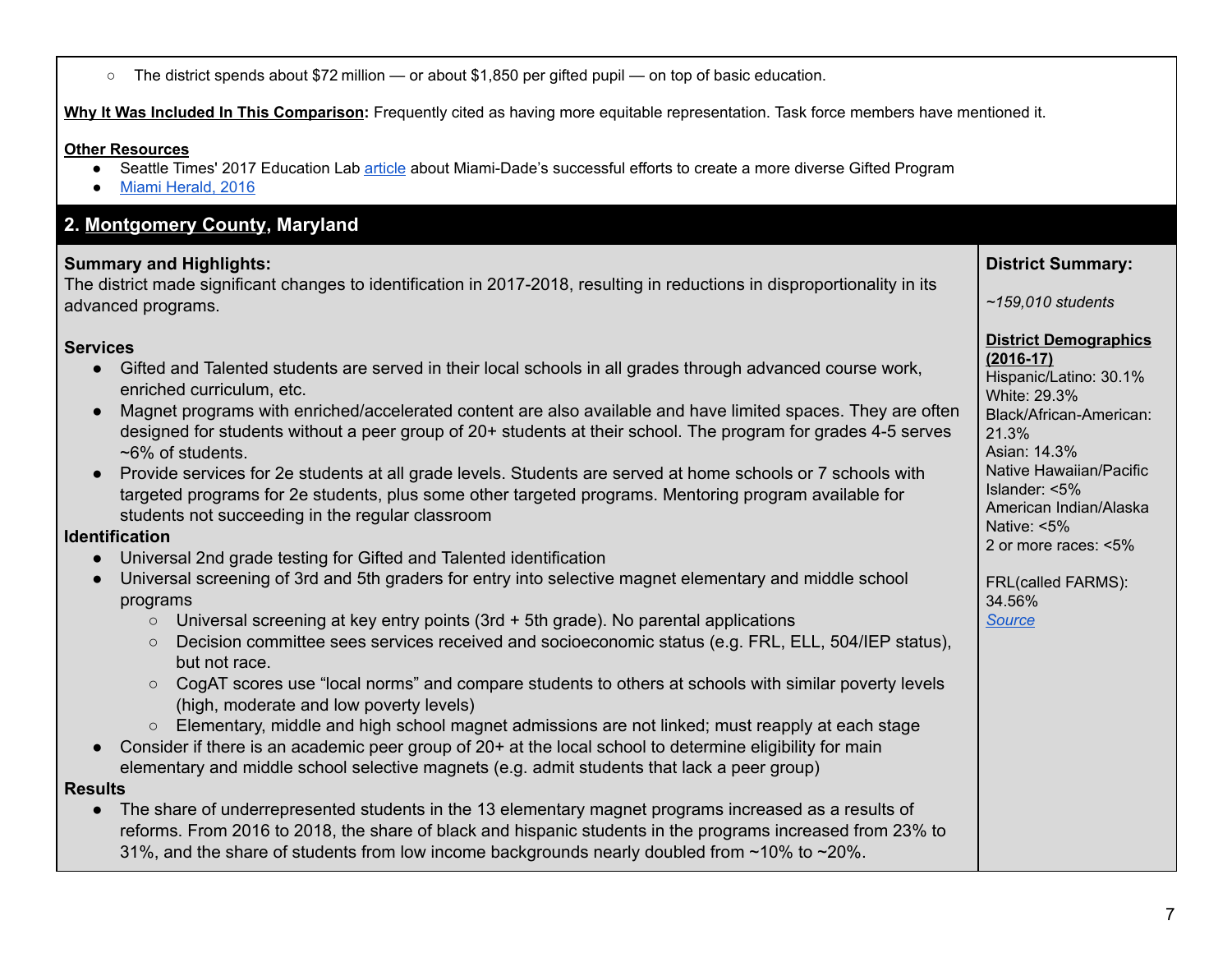# **Program Details:**

**<u>Background</u>:** The district made program reforms in 2017-2018, driven by a <u>[consultant's](http://www.montgomeryschoolsmd.org/uploadedFiles/info/choice/ChoiceStudyReport-Version2-20160307.pdf) report</u> published in 2016, that detailed a history of exclusion and low expectations for black and Hispanic children in this progressive county. Many of the district's selective academic programs were <u>[founded](http://www.montgomeryschoolsmd.org/uploadedFiles/info/choice/ChoiceStudyReport-Version2-20160307.pdf) in the 1970s and</u> [1980s](http://www.montgomeryschoolsmd.org/uploadedFiles/info/choice/ChoiceStudyReport-Version2-20160307.pdf), with the explicit goal of keeping white families in the public school system. The district implemented changes as result. Changes were rolled out as part of a pilot in 2017, and were to be rolled out more broadly in 2019.

#### **Services**

- ● Gifted and Talented students are **served in their local schools in all grades** through advanced course work, enriched curriculum, etc. **Magnet programs** are also available, though space is limited. The district does not appear to have a focus on "gifted and talented" identification but instead appears to focus on services available under the broad umbrella of [Accelerated](https://www.montgomeryschoolsmd.org/curriculum/enriched/) and Enriched Instruction.
- **Local school services**
	- **Elementary**:
		- All schools provide the advanced-level instruction to students with the ability, potential, or motivation to perform at high levels.
			- ● Literacy:
				- Advanced core books/texts for small group instruction
				- Enriched instructional opportunities within Core Curriculum as defined in sample learning tasks.
				- Curriculum program extensions based on skill
			- ● Math:
				- ○ Acceleration and enrichment within the grade level curriculum for students who consistently demonstrate proficiency of mathematics concepts (Grades 1-5)
				- Grade level acceleration with Math 4/5 and Math 5/6 (appears to be compacted courses, covering two grades in 1 year)
		- ■ A select group of students will have access to the Enriched Literacy Curriculum. It is for students who need advanced, rigorous instruction parallel to the learning experiences of students in the Centers for Enriched Studies (magnet program). The program content is enriched, quick-paced, based on the Core State Standards and designed to meet the unique needs of diverse learners. The program provides instructional opportunities with complex literary and informational texts, writing instruction based on developing the writer through writing process and writing workshop, and establishes an instructional atmosphere that promotes critical and creative thinking.
	- **Middle School:** Students whose motivation, outstanding talent, performance, or potential for performing at high levels of accomplishment are identified at the local school level to receive accelerated and enriched instruction. Each school has instruction tailored for students identified as gifted and talented. Advances courses available at all middle schools**,** available to all students. (Link [here](https://www.montgomeryschoolsmd.org/curriculum/enriched/about/faq.aspx#q2) and PPT [here\)](https://www.montgomeryschoolsmd.org/uploadedFiles/curriculum/specialprograms/middle/MS%20Presentation.pdf) Options include:
		- Advanced-level courses for English and Social Studies
		- Course advancement in mathematics
		- High School course work (Student Performance Dependent)
		- Also appear to be some new accelerated classes reserved for high-performing students, including Applied Investigations to Mathematics (Grade 6) and Historical Inquiry into Global Humanities (Grade 6)
	- **High School:** All schools offer AP and honors options available to all students. Additional options include dual enrollment at colleges and universities (GPA dependent), internship opportunities and Career Pathway programs. Students whose motivation, outstanding talent, performance, or potential for performing at high levels of accomplishment are identified at the local school level to receive accelerated and enriched instruction. Each school has instruction tailored for students identified as gifted and talented.
	- Schools have gifted and talented liaisons.
- **● Selective Magnet Programs with limited space** (e.g. capped enrollment, eligible students can be put on waiting list)
	- ○ **Elementary magnets**
		- **1-2nd Grade STEM Magnet:** STEM focused magnet program available at one school, with limited seats available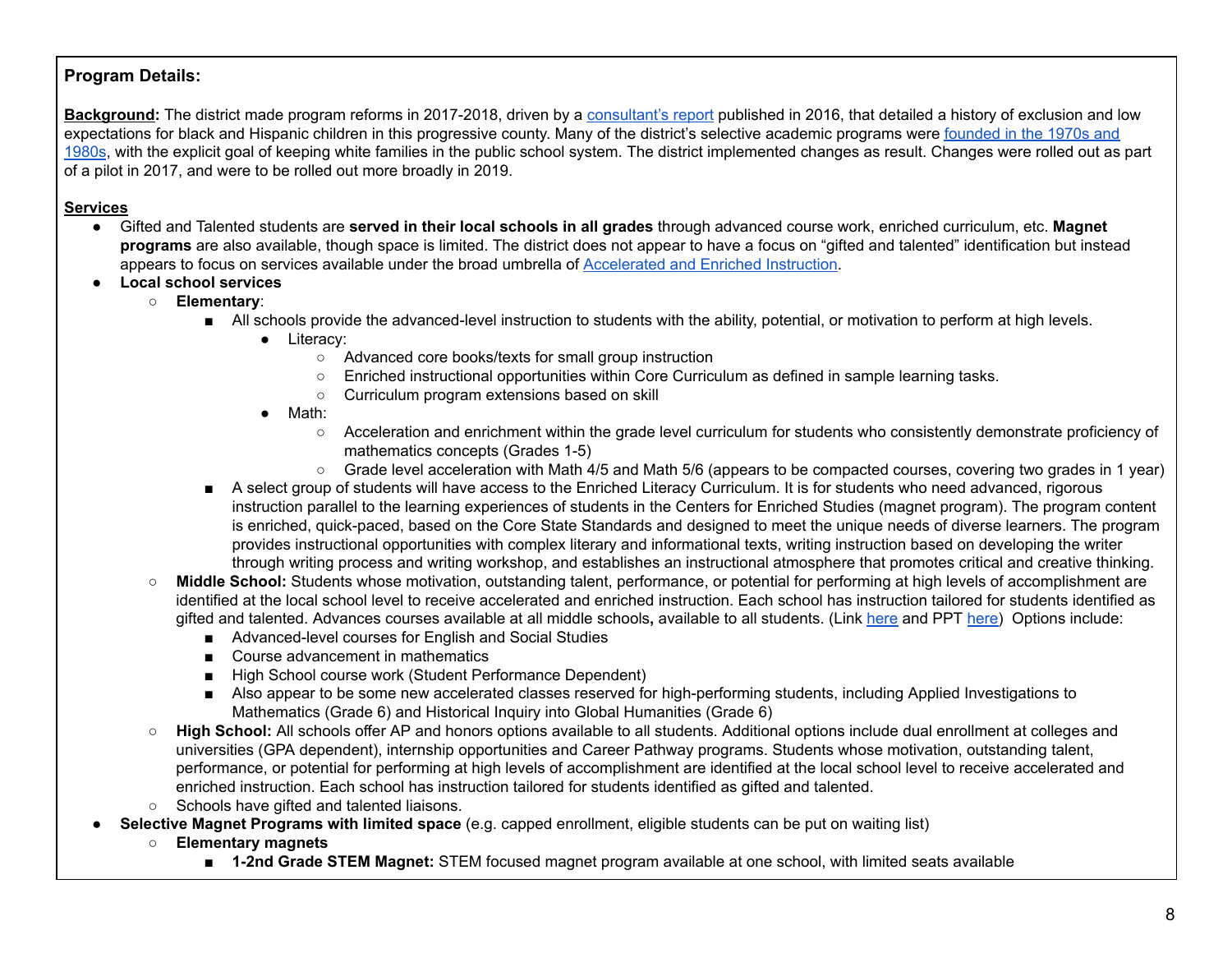- **4-5th Grade Magnet Program: Centers for Enriched Studies**
	- Appears designed to meet the needs of students who lack a cohort at their school (usually defined as 20 or more students)
	- 13 magnet schools serve 4-5 graders.
	- ● The Centers for Enriched Studies provide a learning environment for Grade 4 and Grade 5 students that enriches, accelerates, and extends the MCPS curriculum. It is designed to meet the needs of highly gifted and motivated learners in language arts, science, and social studies. The program focuses on critical thinking skills, problem-solving skills, and communication skills.
	- In 2017, renamed magnet schools for the "highly gifted" to "Centers for Enriched Studies" (to label the program, not the students)
	- In 2018, 12,000 3rd graders tested for 715 spots (a ~6% acceptance rate)
- **Middle school magnets** (PPT <u>[here](https://www.montgomeryschoolsmd.org/uploadedFiles/curriculum/specialprograms/middle/MS%20Presentation.pdf)</u>): Magnets available at 4 middle schools that offers enriched and accelerated courses. Space is limited.
	- Appear designed to meet the needs of students who lack a cohort at their school (usually defined as 20 or more students)
	- 2 middle schools offer humanities and communication magnets
	- 2 middle schools offer math, science and computer science magnets
- **High school magnets**: A variety of selective magnet programs are available, most with a thematic focus (e.g. humanities, science, IB). They are not not specifically for "gifted" students but are options available to any students who want to apply.

# **Twice [Exceptional](https://www.montgomeryschoolsmd.org/curriculum/enriched/gtld) (2e) Services** ([link\)](https://www.montgomeryschoolsmd.org/curriculum/enriched/gtld) *[More research needed to fully understand the offerings]*

- Twice exceptional (2e) students are identified as gifted and have met criteria for an Individualized Education Program (IEP) or a Section 504 plan
- ● Montgomery County is one of the very few school districts in the nation that offers comprehensive services for students who are 2e at the elementary, middle and high school level
	- 2e students access accelerated and enriched instruction with appropriate supports and services in the following locations:
		- Their local school -- Most 2e students have access to accelerated and enriched instruction in their local school, while receiving appropriate adaptations, accommodations, and special instruction. Specialized instruction in the local school may be provided through a resource room/class and/or inclusion services.
		- Magnet/choice programs
		- Special service programs (e.g. targeted programs for 2e students, offered at one elementary school; 3 middle schools; 3 high schools, plus programs targeted other groups)
	- Regardless of the service delivery model, programming should consist of all four components of the following strength-based "best practices
		- Acceleration and enrichment
		- Specialized instruction and/or interventions
		- Appropriately selected accommodations
		- Comprehensive case management and social emotional support
	- Students who are 2e receive accelerated and enriched instruction (AEI) in the least restrictive environment (LRE) possible.

# ● **Programs and Services for Twice Exceptional students include:**

- **Wings Mentor Program** The Mentor WINGS Program is designed to provide additional support to gifted/learning disabled students who are not succeeding in the regular education classroom.
- **Magnet and Choice Programs-** Given their intellectual and academic strengths and interests, many twice exceptional students are good candidates for magnet or choice programs. Including the
	- **Gifted and Talented/Learning Disabled (GT/LD) Program Is IEP based, available at 1 elementary, 3 middle, 3 high schools.** 
		- **Elementary:** Provides a self-contained classroom for Grade 3 students. As students enter Grades 4 and 5, inclusive opportunities are provided in mathematics and other IEP recommended areas. All special education teachers, paraeducators, and when appropriate general education teachers provide special education services to students as described in the IEP.
		- **Secondary:** Provides a self-contained resource classroom with access to appropriate content instruction as identified through the middle school course offering and IEP recommendations. All special education teachers, paraeducators, and when appropriate general education teachers provide special education services to students as described in the IEP.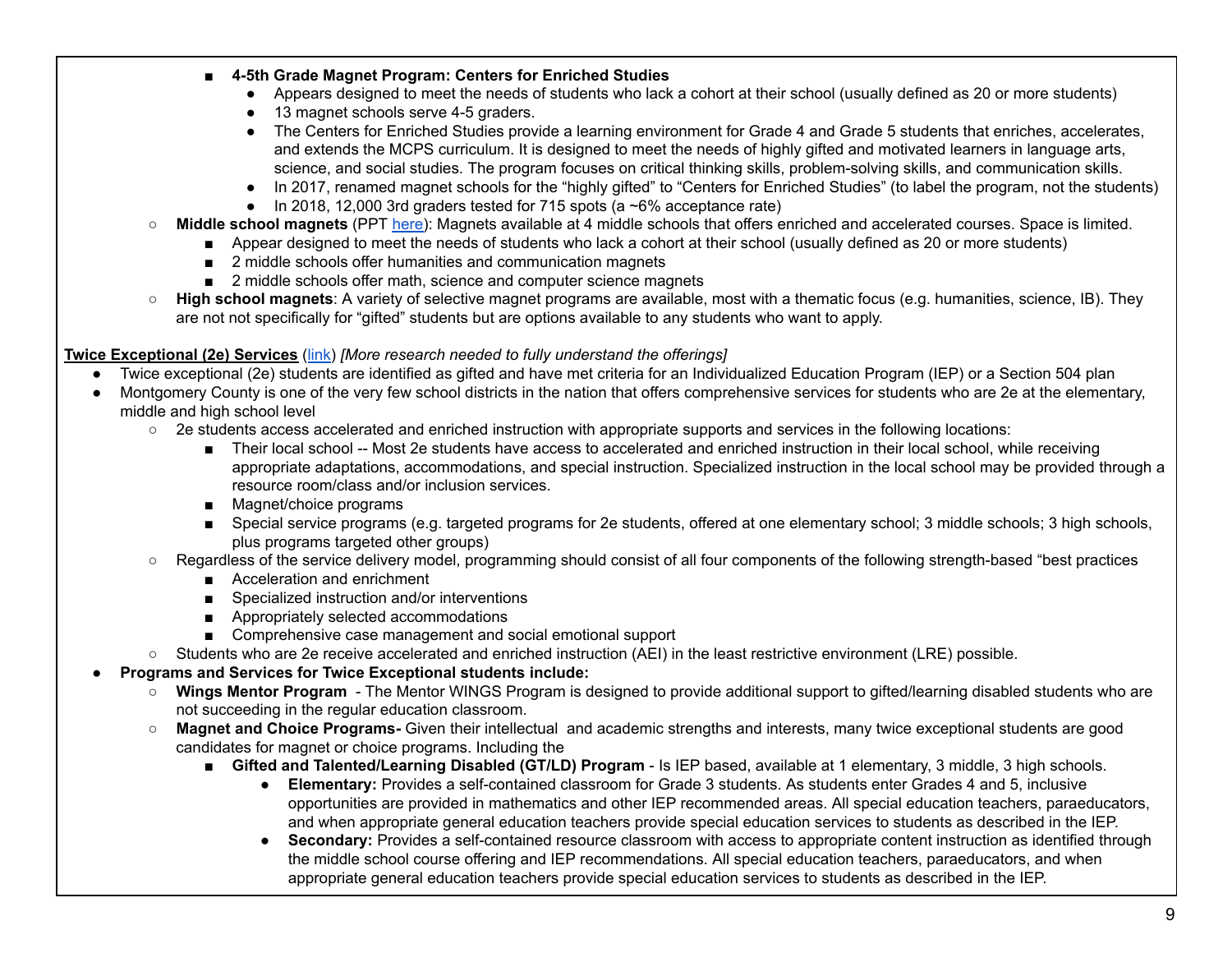- Other (Asperger's, others)
- **School-Based Services** -- include services at local schools

#### **Identification**

- **Changes made include as a result of 2017-2018 reforms** (per [NYTimes](https://www.nytimes.com/2018/09/13/us/education-gifted-students.html) 2018 article)
	- $\circ$  By far the biggest shift was in how children were admitted to the 13 elementary magnet schools perceived as the most intellectually elite in the county. In the past, parents had to apply for their children to attend, limiting spots to those in the know. Now every third grader in the county is automatically considered for admission, with 715 winning a spot (~6%)
	- The district now gives less weight to the CogAT and more to class performance.
	- Parents can no longer submit private evaluations
	- Teacher recommendations now play a smaller role. (<u>[Research](http://www.pnas.org/content/113/48/13678) [h](http://journals.sagepub.com/doi/abs/10.1177/0016986217738053)as [found](http://journals.sagepub.com/doi/abs/10.1177/0016986217738053)</u> educators are less likely to recommend low-income students of color, even when their performance is identical to middle-class and white peers.)
	- $\circ$  The county also changed its paradigm about whom the special schools should serve: not the students with the highest abilities across the county, but rather, those students who are outliers at their neighborhood schools, with fewer than 20 peers with similar abilities.

#### **● General Gifted and Talented [Identification:](https://www.montgomeryschoolsmd.org/uploadedFiles/curriculum/enriched/about/Updated_Understanding%20Screening-July2016%20ENG.pdf)**

- Universal 2nd Grade Screening: All Grade 2 students are screened for gifted and talented identification.
- Ongoing Applications: Students in grades 3, 4 and 5 who are new to the district or who have been recommended for re-screening (by parents and/or school staff) are also screened during the second semester of each school year.
- Students take the InView test (a cognitive assessment). Scores are age-normed national percentile scores.
- Gifted and talented screening occurs at the student's school.
- Data gathered on each student in the screening process is used to make instructional recommendations for next year and for GT identification.
- In June, parents are provided with a Parent Report that summarizes their student's performance, instructional recommendations for the next school year; and gifted and talented identification designation.
- Decisions are made at a school level. Each school convenes a diverse committee of staff members to review all data gathered for each student.
- Factors considered in the decision are: cognitive assessments, staff advocacy, teacher survey, parent input, classroom performance data
- **● Magnet School Identification: [Elementary](https://www.montgomeryschoolsmd.org/curriculum/specialprograms/) & Middle School**
	- Do universal screening in 3rd grade and 5th grade for entry into selective magnets Elementary School [FAQ](https://www.montgomeryschoolsmd.org/uploadedFiles/curriculum/specialprograms/elementary/Understanding%20the%20CES%20Selection%20Process%204.419(1).pdf) and Middle School [FAQ.](https://www.montgomeryschoolsmd.org/uploadedFiles/curriculum/specialprograms/middle/Magnet%20FAQs%202019(8).pdf)
		- **Universal screening:** All 3rd and 5th grade students are centrally reviewed for potential candidacy; parents do not submit applications. Appears all students are given the CogAT, though it might just be a sub-set of students (documents are inconsistent).
		- **Timeline:** Screening is done in Jan/Feb. Testing in February at local schools. Selection results mailed in March.
	- **Data reviewed in evaluation process:**
		- Use a multiple measures. Data includes report cards, standardized test scores, a non-scored student questionnaire and the CotAT.
		- Evaluators **do not see children's names, race or school** as they determine admission.
		- ■ They **do see gender and whether student receives special education services, ESOL** (English for Speakers of Other Languages),  **Section 504 accommodations and Free and Reduced-priced Meals**
	- **Use "Local Norms" for CogAT Scores**
		- The socioeconomic status of elementary schools was used to determine the locally normed score on the CogAT (percentiles). In establishing the percentiles, students in schools with minimal poverty were compared to one another, students in schools with moderate poverty were compared to each other, and students from schools highly impacted by poverty were compared to each other.
		- Based on guidance from the National Association for Gifted Children, the use of local norms was undertaken to ensure equity and access in identification of students for program access.
		- Local norms are designed to compare and rank test takers in relation to one another based on those who took the test locally –within the district. Local norming provides information about students in relation to their academic peer groups in the district
	- $\circ$  Consider if there is an academic peer group of 20+ at the local school to determine eligibility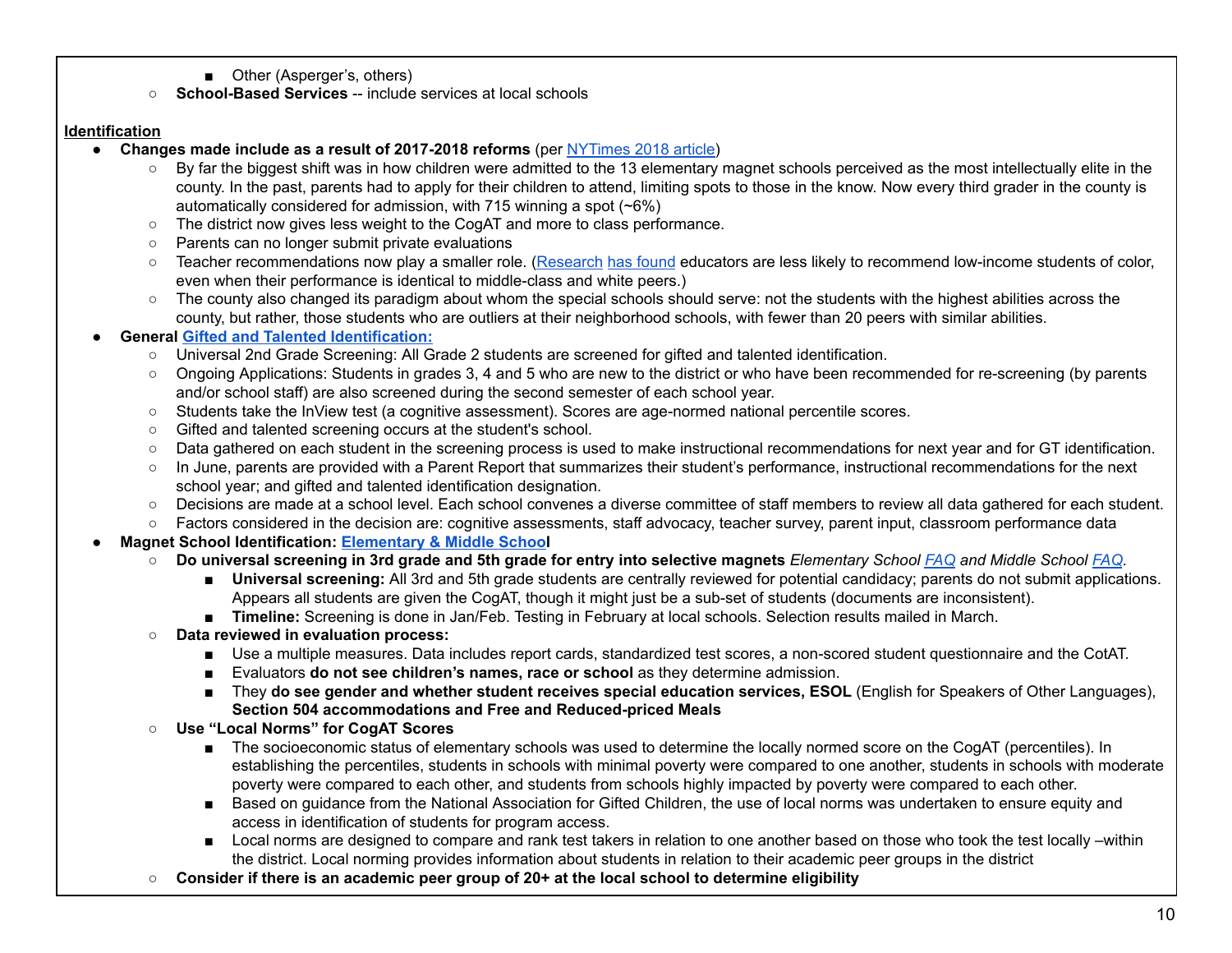- ■ One criteria considered was the availability of an academic peer group within the local school. This is demonstrated when there is a cohort of 20+ students in the same elementary or middle school with a similar academic profile and ability. **Students who perform at** high levels may or may not be invited to the program depending on the availability of an academic peer group at their school
- The 2018-2019 process considered over 6,900 Grade 3 students, 6,900 Grade 5 students. Any child, while high performing, may have an academic peer group at his/her local school and may not have emerged an outlier within the group. Parents are encouraged to work with their local elementary school for programming options and grouping practices.
- Selection is Based on Space Available. Other Eligible Students are Placed on a Waitlists. Some students are places on a waitlist (list is not ranked). It is a collection of students who are qualified applicants, but due to limited space, are placed in a waitlist. The original screening committee establishes the wait pool at the time of screening. As openings occurs, students are selected by random lottery to fill the vacancies. **Appeals**: External tests, teacher recommendations, and sample work will not be considered. Appeals can be submitted if there is new information that was not available at the time of initial review of student information that significantly changes the academic profile of the student or if there is a hardship or unique circumstance.
- Admissions for Elementary, Middle and High School Magnet Programs are NOT linked: Entrance into the 4th/5th grade program does not mean continuation into middle and high school magnet programs. The districts believes that students' abilities and academic peer groups change over time. There is a separate admission process for the magnet middle school and high school programs.
- **● Additional identification processes for local school services:**
	- **Elementary school: Enriched Literacy Curriculum:** Multiple data points are used to invite students to participate in the Enriched Literacy Curriculum. Students are selected through a central review and a list of eligible students is provided to schools
	- **Middle school:** Students whose motivation, outstanding talent, performance, or potential for performing at high levels of accomplishment are identified at the local school level to receive accelerated and enriched instruction. Staff review Grade 5 student performance data and make recommendations for placement in the enriched and accelerated courses
	- **High school:** Students whose motivation, outstanding talent, performance, or potential for performing at high levels of accomplishment are identified at the local school level to receive accelerated and enriched instruction.

#### **Results**

- ● Improvements came as a result of the reforms. In 2018:
	- More students from every demographic group were selected for the 13 special schools (Centers for Enriched Studies), because the number of seats increased. But the overall makeup of the pool changed.
	- While in 2016, 23% of students in the county's elementary school magnet programs for the highly gifted were black and Hispanic, in a district where half the students belong to those groups, in 2018 31% of the students selected for the Centers for Enriched Studies were black or Hispanic. A fifth came from low-income families, nearly double the percentage who were accepted two years ago.
- The white share of the accepted population increased by 3 percentage points; but the Asian share of the population admitted dropped 8 points.

 **Why It Was Included In This Comparison:** Maki Ichikawa (SPS AL staff) included it in the 4 districts profiled for the ALTF (said it was one of top 3-4 cited in research). Have come across it in read/documents. Others have Task Force have mentioned it also.

# **Other Resources:**

- [NYTimes](https://www.nytimes.com/2018/09/13/us/education-gifted-students.html) 2018 article outlining recent efforts to improve diversity of the district's gifted programs
- While an older [articles](https://files.eric.ed.gov/fulltext/EJ1104928.pdf) and an [advocacy](http://www.mcef.org/main.html) group note concerns about the district's gifted programs, those criticisms came before the more recent changes.
- **●** Notes from Maki Ichikawa's presentation to the ALTF:
	- **Identification practices**
		- **Gifted:**
			- Universal screening in Grade 2 (all kids) and a rescreening of students in Grade 3-5.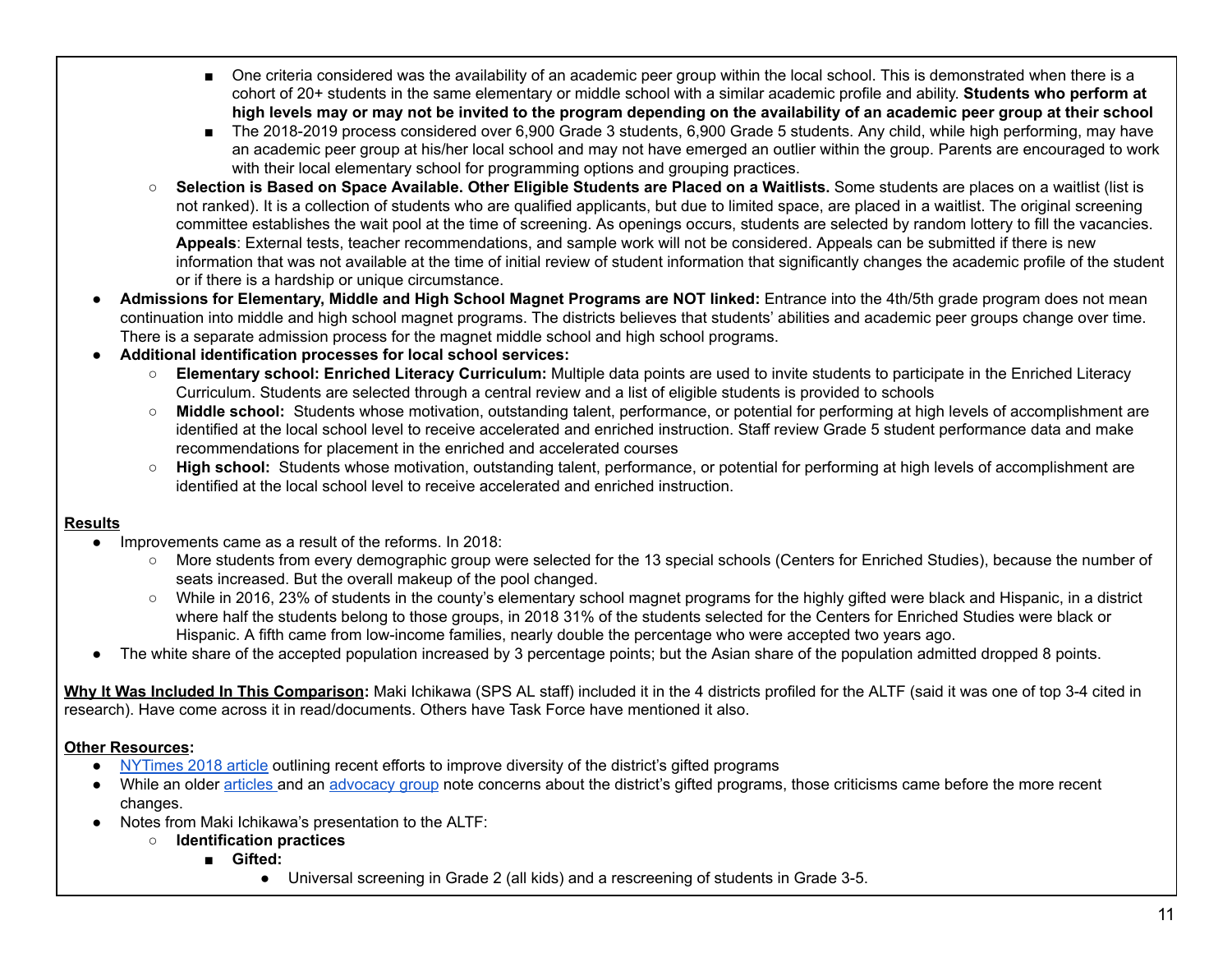- Grade 6-8: schools will recommend students for classes of gifted and talented or for gifted and talented cluster grouping on the basis of mastery of course prerequisites.
- Grade 9-12: students will be admitted to Honors and AP classes on the basis of mastery of course prerequisites, willingness to complete challenging assignments, previous grades, student interests, teacher/counselor recommendations etc.
- **Disability:** Follow the IDEA process and information becomes available about their strengths and challenges. The info revealed by this process may serve to identify students as gifted who otherwise might o unidentified.
- **Other notes:** MCPS tracks the info of the current students who they serve GT/LD [Gifted Talented / Learning Disability] and use that local norm/info to help in identifying those students who may warrant extra support or services.

#### ○ **Program Practices**

- **Common practices:** Effective interventions are outlined. All schools provide the enrichment for gifted learners.
- Intensive/Self-contained:
	- The Primary Magnet (Grades 1 and 2 with limited seats)
	- Center for Enriched Studies for Grade 4-5 (9 sites)
	- Gifted and Talented magnet program provides and educational option for 6th and above
- Other notes:
	- Wings Mentor Program (for 2e students. 8 week program at their child's school);
	- Self contained Grade three 2e program, also similar program becomes available at the middle school level;
	- 2e support request is available for staff
- Montgomery County Public Schools Twice Exceptional Students staff handbook ([here\)](https://www.montgomeryschoolsmd.org/uploadedFiles/curriculum/enriched/programs/gtld/0470.15_TwiceExceptionalStudents_Handbook_Web.pdf)

# <span id="page-11-0"></span>**3. [Denver](https://studentequity.dpsk12.org/gifted-talented/) , Colorado**

| <b>Summary and Highlights:</b>                                                                                                                                                                        | <b>District Summary:</b>                |
|-------------------------------------------------------------------------------------------------------------------------------------------------------------------------------------------------------|-----------------------------------------|
| <b>Services</b>                                                                                                                                                                                       | $~87,000$ students                      |
| Gifted Education teachers in every K-8 building<br>$\bullet$<br>Gifted students have Advanced Learning Plans<br>$\bullet$                                                                             | <b>District Demographics</b>            |
| Many (possibly most) students served at local schools<br>$\bullet$                                                                                                                                    | $(2016-17)$<br>Latino: 55.5%            |
| Service at magnet schools available in Grades 1-8 for students with highest gifted designation ("highly gifted");<br>$\bullet$                                                                        | White: 23.2%                            |
| space is limited and it is based on lottery; designed for top 1-2%<br><b>Identification</b>                                                                                                           | African-American: 13.4%<br>Other: $4\%$ |
| Two tiers of gifted identification. "Gifted" are roughly top 5 percentile and served locally. "Highly gifted" are the<br>$\bullet$                                                                    | Asian: 3.2%<br>American Indian: 0.6%    |
| top ~2 percentile and eligible to attend magnet programs (if get in via lottery)<br>Identification includes students gifted in arts, creativity and leadership                                        |                                         |
| <b>Results</b>                                                                                                                                                                                        | FRL: 67.3%                              |
| As of 2016, Denver's gifted program was highly racially disproportionate                                                                                                                              | Source                                  |
| In 2016-2017 district initiated efforts to diversity the program, including:<br>$\bullet$                                                                                                             |                                         |
| Universal testing in 3 grades (K, 2nd, 6th)<br>$\circ$                                                                                                                                                |                                         |
| Created a "talent pool" to identify the top 10% of students "relative to their peers" at each school, and<br>$\circ$<br>serve with gifted services in local schools (even if not formally identified) |                                         |
| Efforts to increase diversity appear to have only been modestly successful so far<br>$\bullet$                                                                                                        |                                         |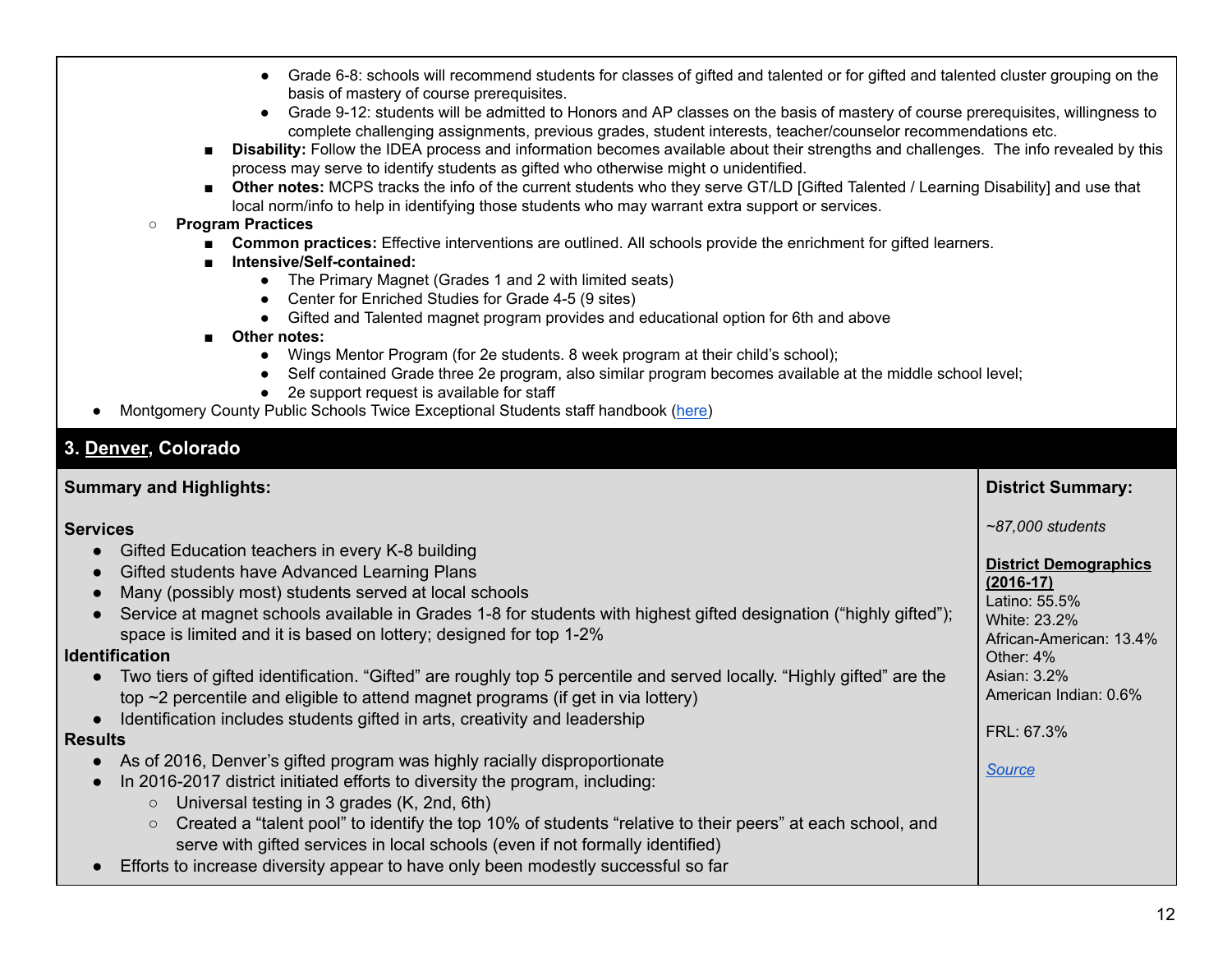# **Program Details:**

# **Services**

- **School Level Services:** All schools in the district are responsible for meeting the needs of identified gifted and talented students.
	- **○ Services Range From**
		- co-teaching by a gifted education teacher
		- pull-out programs
		- cluster grouping for instruction
		- curriculum compacting
		- a variety of enrichment opportunities.
	- **Gifted & Talented Teachers:** There are Gifted Education teachers in every K-5, K-8 or 6-8 building. The gifted education teacher collaborates with classroom teachers in differentiating instruction as appropriate for gifted students, and may implement curriculum materials developed by the Gifted and Talented Department to enrich and extend learning for gifted, talented, and/or advanced students.
	- **Advanced Learning Plans:** Each year, the gifted education teacher, in collaboration with the classroom teacher, parent and student develop and support the implementation of advanced learning plans which document programming for each individual child.

# ● **Magnet Level Services:**

- Option for students in grades 1 through 8 to apply for center-based programming at one of the Magnet Program sites.
- Available at 8 of 92 elementary schools (one is a stand-alone self contained school) and 1 of 34 middle schools (9 sites total)
- Is space available -- not guaranteed a seat
	- Qualifying for the Gifted and Talented magnet program makes a student *eligible* to apply to a Magnet Program site the following school year. Enrollment in the Magnet Program is a lottery process, handled by Choice and Enrollment Services, and it is **based on the spaces available at each magnet site**.
- Provided to address the extreme needs of magnet eligible students that may exhibit exceptional intellectual ability as well unique social  **and emotional needs**. Students benefit from the support provided by a peer group with similar interests and abilities.
- Designed for the **top one to two percent of students** demonstrating the most extreme needs which cannot be met in a traditional classroom.
- Is not specifically designed for students with abilities in the arts, leadership or creativity, although gifted students may also have these strengths.
- At least one of the Magnet schools serves HGT students via an "integrated cluster model" where both HGT and non-GT/HGT students are in the same classroom, led by GT Endorsed teachers. ("In this model, GT and HGT students are provided opportunities for deeper learning within the focus of the class curriculum, rather than in pull-out classes which may offer enrichment in topics unrelated to class work.")

# **Identification**

- **General Process:** All gifted identification must be based on a body of evidence, which must include standardized assessments. The development of a body of evidence is an ongoing process that does not require a parental request. The body of evidence must also contain a combination of the following: portfolios of work, rubrics, performance, observations, checklists and/or interviews. All information will be reviewed and evaluated by a highly qualified team to determine the educational needs of the student and the most suitable level of gifted support. Depending on level of need, your child may or may not qualify for gifted services.
- ● Students may be identified in three categories:
	- **Academic Aptitude**: used to identify students with a demonstrated academic need in one or more of these subject areas: reading, writing, math, science, social studies and world language. The student must have over time demonstrated advanced academic abilities beyond grade level to qualify for gifted services for specific academic aptitude.
		- Students with a cognitive score of 95 percentile or above can follow this pathway for identification in one or more academic areas. Each academic area requires three pieces of supporting evidence for formal identification. The ability score must be from a school district. Does not accept private assessments as the sole means of identifying students for gifted services.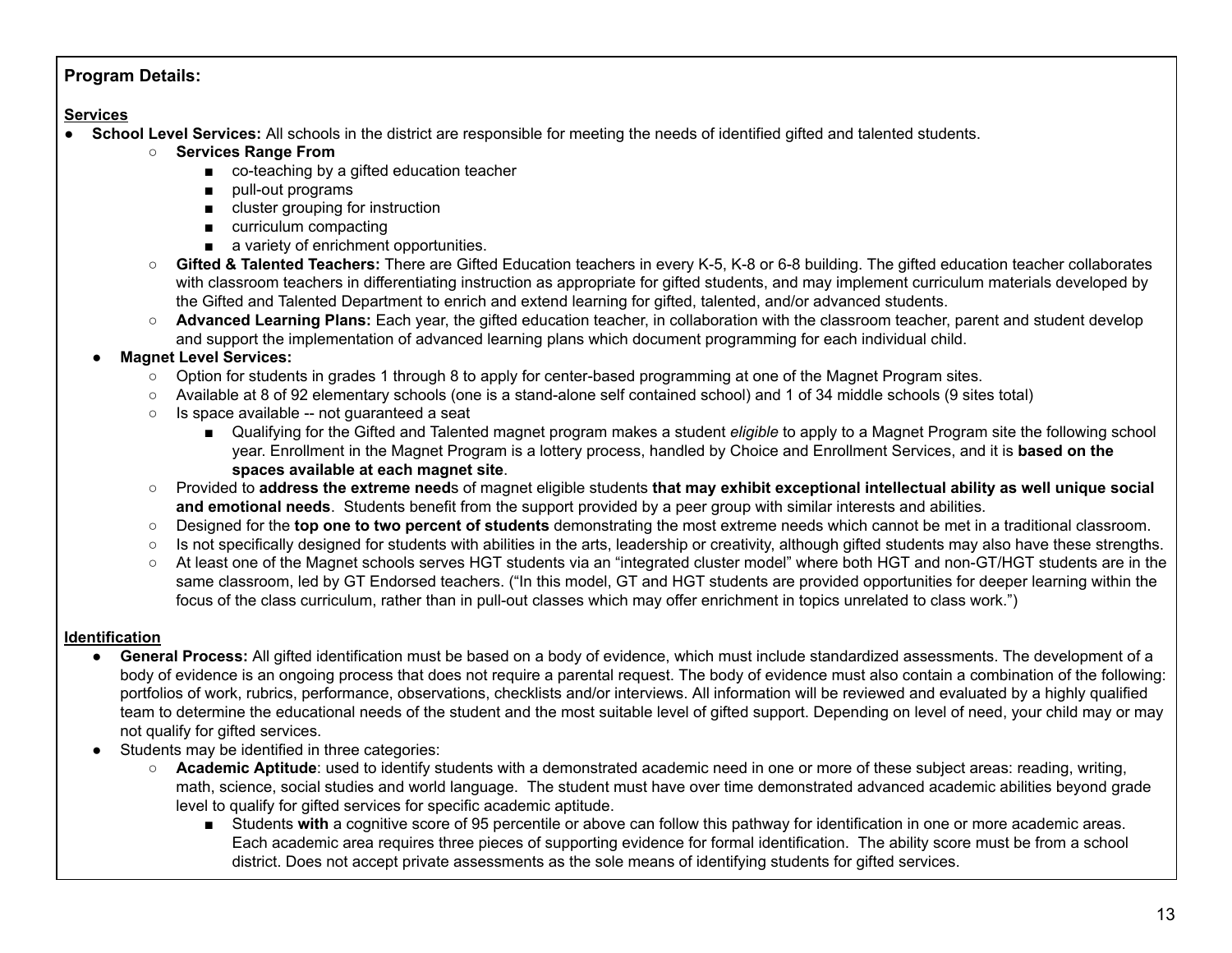- Students without a cognitive score of 95 percentile or above can follow this pathway for identification in one or more academic areas. Academic strengths must be demonstrated over time. Each academic area requires three pieces of supporting evidence for formal identification
- See graphic of each pathway [here.](https://studentequity.dpsk12.org/gifted-talented/#1482356123835-502a87dd-06fa)
- **Specific Talent Aptitude:** Encompasses visual and performing arts, music, dance, psychomotor, creativity and leadership. This pathway is used to identify students with a demonstrated talent beyond what is typical for peers of the same age in one or more of the subject areas. Each talent area requires three pieces of supporting evidence for formal identification. See graphic of pathway <u>[here](https://studentequity.dpsk12.org/gifted-talented/#1482356885804-677224a6-d81b)</u>.
- **General Intellectual Ability.** This pathway is used as an exception to the rules for identification outlined above. This pathway is used for students with a cognitive score of 95 percentile or above with no other qualifying achievement or performance data. This pathway is used only in extreme cases. The gifted and talented identification team makes determination of eligibility for this pathway when reviewing the body of evidence for an individual child.
- *○ Students may be identified in more than one area.*
- **● Multiple tiers of identification**
	- *○* **Gifted & Talented (GT) (served at local schools)***:* GT identified students are those students performing well beyond their age mates and  **within the top fifth percentile** in both ability and achievement areas. GT students require modifications in their academic strength area in order to realize their full potential as well as social and emotional support. These modifications are made together with the GT and classroom teachers at the child's school of attendance.
	- *○* **Highly Gifted and Talented (HGT) (eligible to attend a magnet):** Students who are in need of magnet level services (HGT) are students who need full time, intensive services delivered by highly qualified gifted teachers beyond what can be offered at traditional schools. These students  **comprise 1-3 percent of the total population.** HGT students are identified as highly gifted with a cognitive score that is 98%ile or above and a body of evidence that supports the need for full time gifted and talented services.
- **Private Testing:** Do not use private tests for formal placement. In order to assure equity of opportunity, the district uses only IQ assessments that have been administered by a school or school district. If you have data from a private assessment you are welcome to submit it as part of a body of evidence, however it cannot be used in place of district-administered qualifying data. **Outside testing will not be considered as a reason for appeal.**
- **● Universal Screening:** Launched a universal screening program in 2016 that tested every kindergarten, second- and sixth-grade student for giftedness.
- **● Talent Pool:**
	- In 2016 formalized a program called the "talent pool" that gives kids who weren't identified as gifted but could be later access to gifted services.
	- Gifted services are set aside for ~10% students at a school, talent pool students are added at schools where smaller percentages of students are designated as gifted. The idea is to ensure that each talent pool reflects the racial and ethnic diversity of the school.
	- Now students in the pools will be formally tracked to see how much growth they achieve and whether they end up getting officially identified as gifted.

# **Results**

- 9.3% of students are identified as Gifted in 2018 (down from 11.3% in 2016, despite district enrollment growing slightly over this time)
- From a Rocky [Mountain](http://www.rmpbs.org/blogs/news/dps-gifted-and-talented-program-highly-skewed-toward-whites/) PBS Oct 2016 article
	- $\circ$  As of 2016, well over one-quarter of all white students in Denver Public Schools are classified as gifted and talented, more than twice the percentage of gifted and talented Hispanic students and three times the percentage of black students who carry that label.
	- ○ Highly gifted classification is even more disproportionately white than the broader gifted and talented category. **In 2015, 10.9% of white** students were classified as highly gifted, while just 0.9% of Hispanic students and 1.1% of black students gained that status.
	- In DPS until 2016, students were considered gifted if they scored in the 90th percentile on nationally normed ability assessments. Students are considered highly gifted if they hit the 97th or 98th percentile.
	- As of 2016, Denver had the highest percentage of students of all races classified as gifted and talented among the 20 largest school districts in Colorado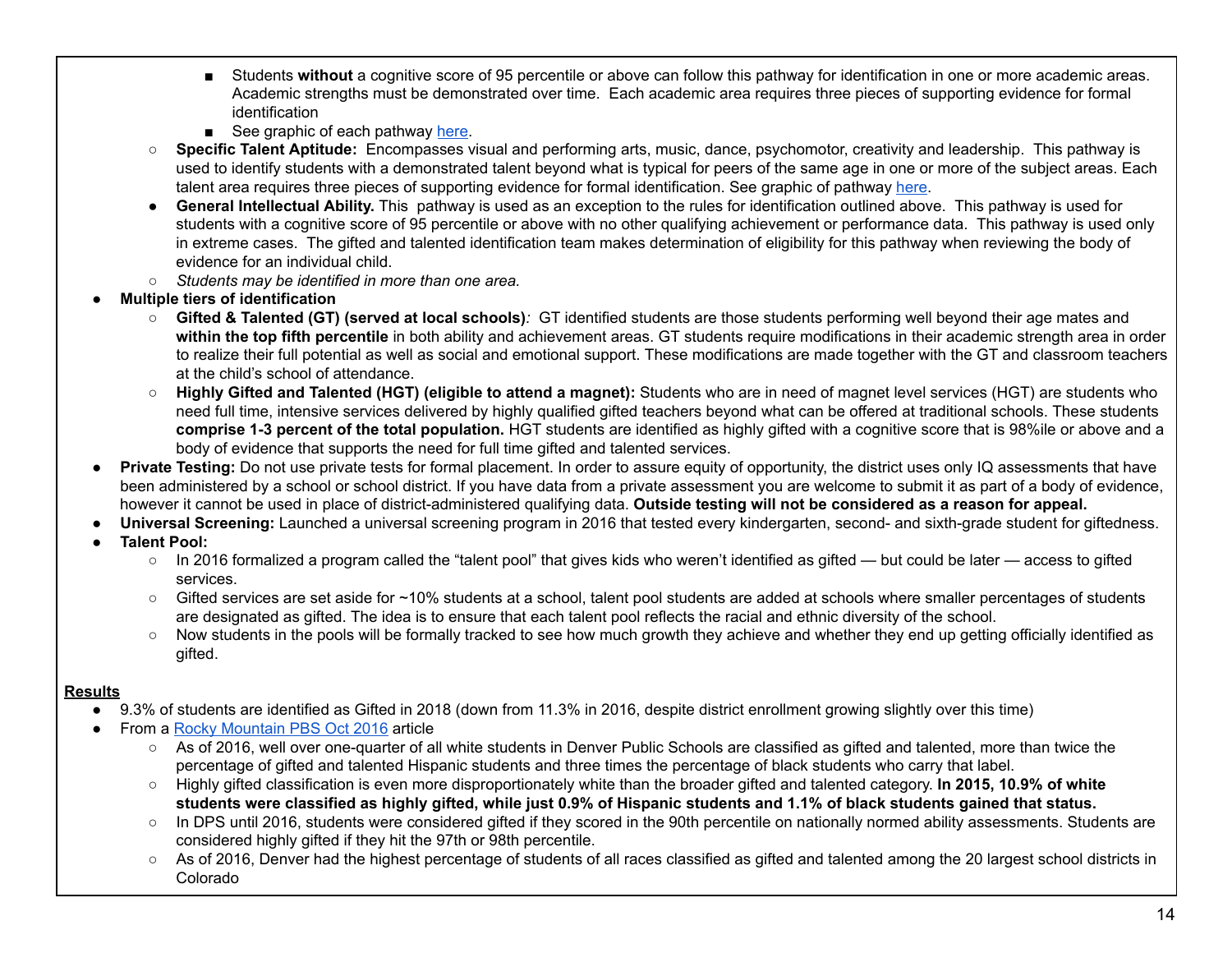- In 2016, the Colorado Department of Education regulations revised a mandate that a student must score in the 95th percentile on state achievement tests or aptitude tests in all districts to be classified as gifted. For many years, DPS has set the bar at the 90th percentile. Even with that lower bar, DPS had among the biggest disparities in the state between the percentage of white students with gifted status and students of color with that designation. Starting in 2016, DPS must comply with the 95th percentile requirement.
- Historically, in most cases, testing for highly gifted programs in Denver was initiated by parents. In 2015, DPS started proactively testing students for gifted and highly gifted status across the district.
- In 2016 DPS started creating a "talent pool" that will identify the top 10 percent of students "relative to their peers." Those students will receive gifted and talented-like services.
- From 2017 [Accelify](https://www.accelify.com/industry-news/denver-public-schools-identifying-students-color-highly-gifted-big-disparities-remain/) article:
	- Overall, while Hispanic and black students make up 69% of students districtwide, they make up just 29% of the population identified as highly gifted by the district's new universal testing system.
	- After 2 years of efforts to provide students of color greater access magnet programs for highly gifted students, white and Asian students continue to be over-identified and Hispanic and black students continue to be under-identified.
	- New efforts and universal testing have made some impact, but it is still limited. There was a small bump in the percentage of black students identified as highly gifted after testing this year. But the percentage of Hispanic students identified — after a sizable jump in the first year of universal testing — stayed flat.

 **Why It Was Included In This Comparison:** Maki Ichikawa (SPS AL staff) included it in the 4 districts profiled for the ALTF (said it was one of top 3-4 cited in research).

# **Other Resources:**

- 4/1/19 [Chalkbeat](https://www.chalkbeat.org/posts/co/2019/04/01/denver-public-schools-susana-cordova-unified-equity-plan/) article about unified equity plan (and frustration re: lack of action):
- 12/2017 article about *Denver's [integration](https://www.chalkbeat.org/posts/co/2017/12/12/gentrification-is-changing-denver-schools-these-recommendations-aim-to-address-that/) task force recommendations (none specifically about advanced learning)*:
- 2016 [Chalkbeat](https://www.chalkbeat.org/posts/co/2016/05/26/dps-takes-steps-to-get-more-students-of-color-into-magnet-programs-for-the-highly-gifted/) article about efforts to diversity gifted program
- ● Notes from Maki Ichikawa's presentation to the ALTF:
	- **Identification Practices**
		- Gifted: Universal screening in Grade K, 2 and 6 (all kids). Other students can be referred for testing as well. Collect the body of evidence (intellectual ability, behaviors/characteristics, demonstrated performance, and achievement)
		- **Disability:** Follow the IDEA process as well as Exceptional Children's Educational Act 1 CCR 301-8 (the State administration rules for gifted and special education services)
		- **Other Notes:** The Colorado Department of Education publishes the 2e handbook and offer the annual 2e training to all educators/school staff.
	- **Program Practices:**
		- **Common practices:** All schools in the district are responsible for meeting the needs of identified gifted and talented students. Services range from pull out, cluster grouping, curriculum compacting, and a variety of enrichment opportunities
		- **Intensive/Self contained:** The gifted and talented magnet program provides an educational option for students in grades 1-8 to apply for center-based programming at Magnet Program sites (top 1-2%)
- Colorado Department of Education: [Twice-Exceptional](https://www.cde.state.co.us/gt/level_1_resource_handbook_4th_ed_1-17-17) Students Gifted Students with Disabilities Resource Handbook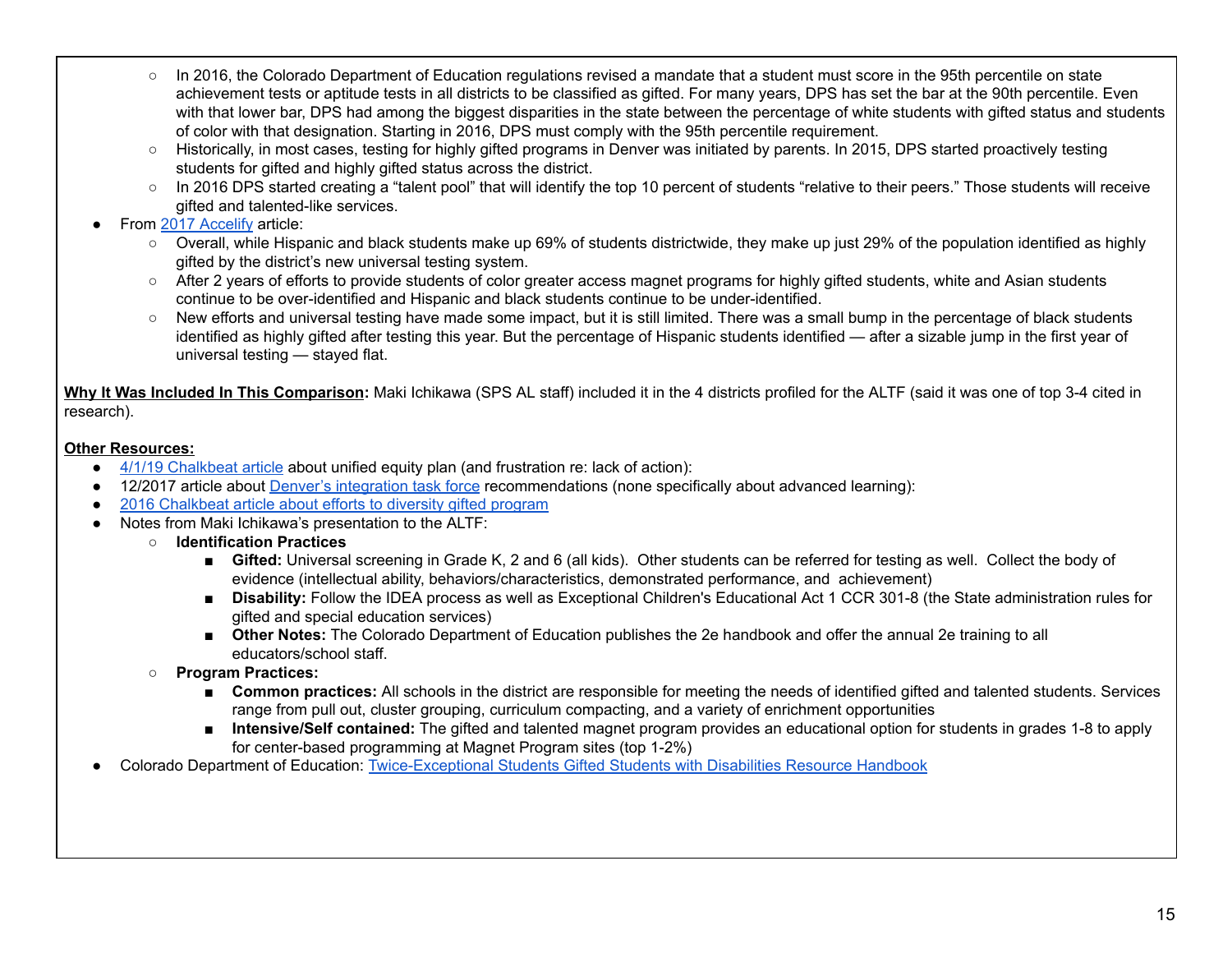#### <span id="page-15-0"></span> **Summary and Highlights:** Idaho just (2019) <u>[passed](https://lmtribune.com/northwest/initiative-bill-waits-for-governor-s-signature/article_808b54b8-111f-5e13-905d-f084c8c5adee.html) a bill</u> requiring student enrollment and demographics for all publics schools and programs (including GT). ● GT Facilitators (teachers) in every school ● Focus on depth and complexity rather than acceleration; curriculum built into grade level (grades 2-8); no grade ● Affective (social-emotional) curriculum built into GT services (grades 2-8) ● Grade 2, GT services are provided at home campus by a GT Facilitator ● Grades 3-8 have 2 options for services: ○ Weekly half-day session at 5 locations (students bussed) ○ Self-contained at 3 locations (limited; seats chosen through lottery) ● No universal testing ● Testing and enrollment ongoing ● Testing available for students in grades 1-8 but may only test twice during those years; if student does not test in, may apply again in one year ● Both parents and teachers can refer students and must provide informal assessment ● Students must score in the "extreme need range" on two different assessments (achievement, intellectual, or ● Testing is completed by a GT facilitator or assistant ● Not available  **District Summary:**  *~39,300 students* White: 85% Hispanic/Latino: 9% 2 or more races: 3% Asian: 1% Black/African American: 1%, Native: 1% FRL eligible (student poverty rate): 25.3% **4. [West Ada ,](https://www.westada.org/Page/59058) Idaho Services District Demographics (2017-18)** level acceleration **Identification** cognitive) **Results** American Indian/Alaskan *[Source](https://www.westada.org/Page/34846)*

# **Program Details:**

# **Services**

- **Every school has a GT facilitator**.
	- Teacher for GT students/classrooms
	- Resource for traditional classroom teachers and parents in serving the needs of gifted and talented students
	- Gifted and Talented (G/T) [Endorsement](http://www.sde.idaho.gov/academic/gifted-talented/) is required for teachers that provide direct services to gifted/talented students
- **No GT courses accelerated into another grade level**; Focus on depth/complexity of learning
- **2nd grade services provided at home campus** by a GT Facilitator
- **Two options for grades 3-8**:
	- **Weekly pull out**. Students bussed one day a week from approximately 9:30-1:30 to one of 5 GT centers. During this time students work on units and projects that are aligned to standards, but allow for creativity and collaboration.
	- **Self-contained classrooms.** Seats chosen through lottery system (February). Designed for highly gifted students who need further academic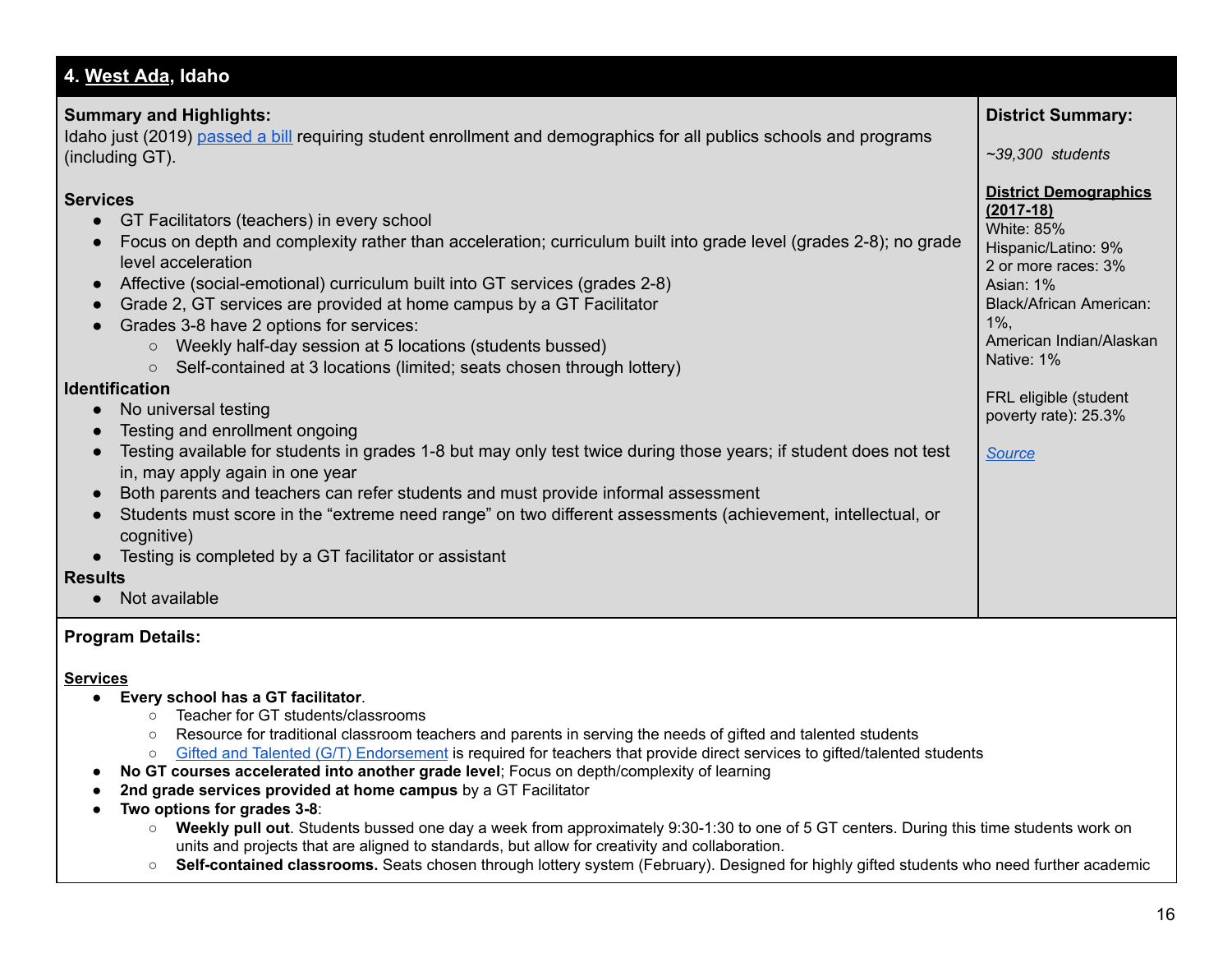challenge beyond that which is provided in the traditional classroom and/or in the pull-out GT program. Affective (social/emotional) issues that pertain to gifted students (e.g., perfectionism and/or underachievement) are addressed in self-contained program.

● Three (out of 30) elementary schools offer the offer self-contained GT program.

#### **Identification**

- **● Overview:** In addition to the informal measures referral forms students must also qualify on two formal measures. To qualify for GT Services (both the Pull-out Program AND the Self-contained/Full-day Program) a student must score in the "extreme need range" on two different assessments (achievement, intellectual, or cognitive). One of the two required assessments must come from an achievement or an intellectual assessment category (e.g. two achievement scores cannot be used for qualification). Testing is completed by a GT facilitator or assistant, who communicates directly with teachers and parents regarding the outcomes.
- **● No universal testing**
- ● **Referral/Informal Assessment:** Parents and teachers informed about gifted characteristics (including differences between bright and gifted learners) are encouraged to refer kids for testing if they see these characteristics. Student must score, by either the teacher or parent, in the extreme need range in one of the four areas assessed to move to formal assessment. Both parents and teachers can refer students:
	- To start process, parents/teachers contact the GT facilitator (one in each local school)
	- Parent/teacher completes referral form on website (informal assessment, documenting observations of child in classroom or at home)
	- After informal referral, multidisciplinary team meeting where parent decides whether to approve formal assessment.
- ● **Formal Assessment:** To qualify for services, referred students must be formally tested and have qualifying scores on at least two distinct measures:
	- **Achievement test.** A GT facilitator or assistant administers test in home school
	- **Non-verbal assessment of cognitive ability.** Administered in home school; may be given individually or in a group setting.
- **● Three Testing Outcomes:**
	- 1. Student has qualifying scores on both achievement and non-verbal tests: s/he is eligible for placement in GT Program. If student qualifies on two measures (one must be achievement, and/or intellectual), then another parent meeting for placement in Pull Out Program; if interested, student can apply to self-contained program.
	- 2. Student meets criteria on one of the tests but not the other: Measure of Intelligence (IQ) administered by a district psychologist in home school. Eligible for GT services if meets criteria after this assessment.
	- 3. Student does not meet criteria on either achievement or non-verbal tests; may apply for services again after one year.
- **Referral/identification is ongoing** and may take up to 6 months.
- **Testing begins in 1st grade** and is available through 8th grade
- If student does not qualify, retesting cannot take place for a full year.
- Students may only be tested twice during the elementary school years.
- **Detailed guides and [references](https://www.westada.org/Page/55373)** (PDFs)
- **Flow [chart](https://www.westada.org/site/handlers/filedownload.ashx?moduleinstanceid=221246&dataid=203264&FileName=GT%20Qualification%20Process%20Flow%20Chart.pdf) of Identification Process**

# **Results**

● TBD/NA

 **Why It Was Included In This Comparison:** Maki Ichikawa (SPS AL staff) included it in the 4 districts profiled for the ALTF (said it was one of top 3-4 cited in research).

# **Other Resources**

- ● Notes from Maki Ichikawa's presentation to the ALTF:
	- **Identification practices:**
		- Gifted: Gifted and Talented program allows for many points of entry. They begin testing students for services in 1<sup>st</sup> grade and continue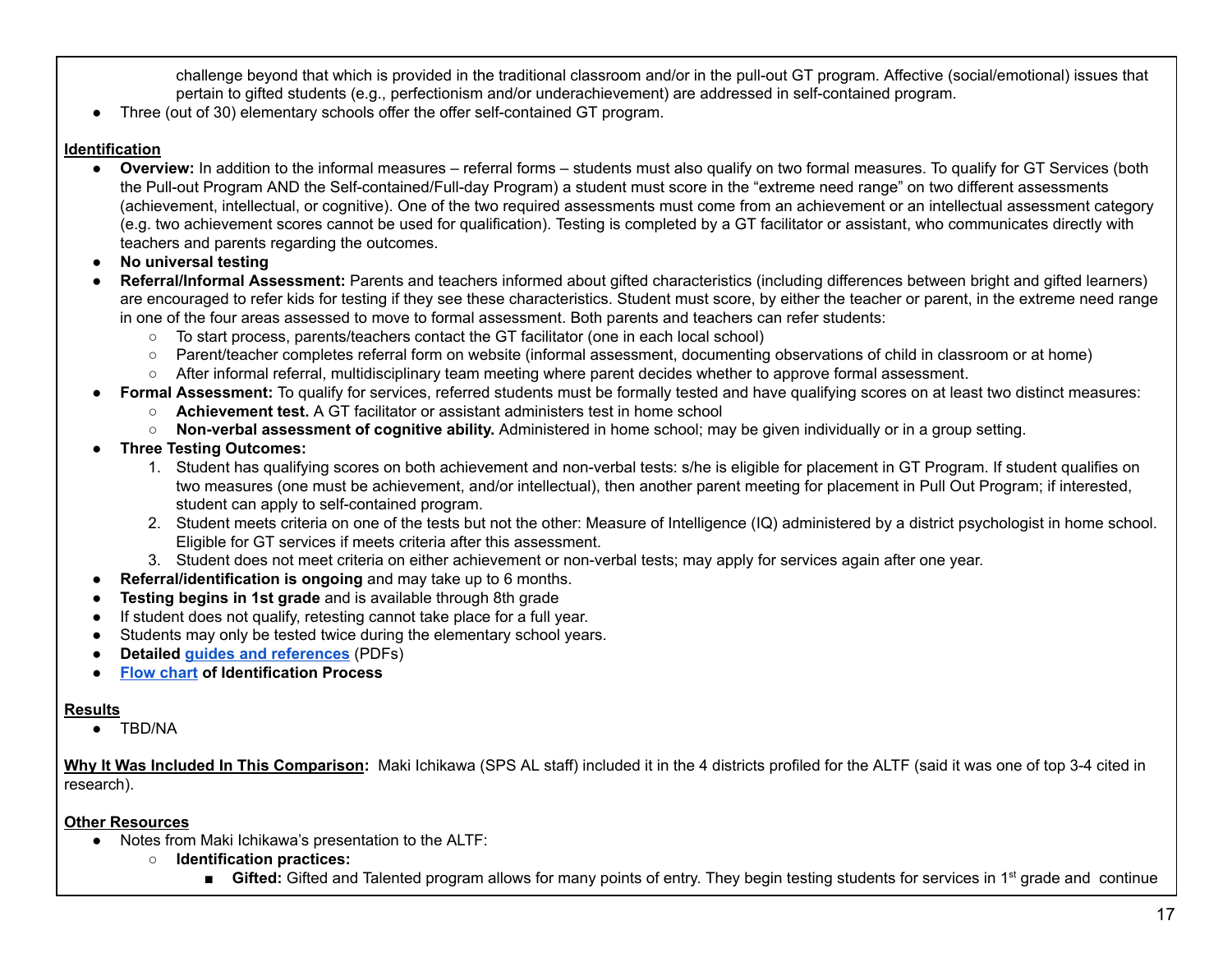to offer identification testing through eighth grade. Use the RTI for identification.

- **Disability: Follow the IDEA process.**
- **■ Other notes:** The Idaho Department of Education publishes the 2e handbook.
- **○ Program practices**
	- **Common practices:** Use the RTI (Response to Intervention) to meet the needs of all learners
	- **Intensive/Self contained:** In 2nd grade, services are provided at the home campus by one of 4 GT Facilitators. Beginning in 3rd grade families and students have two options. (1) A weekly pull out, bus students one day a week from 9:30-1:30 to one of 5 GT centers. Students work on units and projects aligned to standards but allow for creativity and collaboration. (2) Self contained classrooms - currently at 3 schools
- District GT [Curriculum](https://www.westada.org/Page/15201) info
- Idaho's [Twice-Exceptional](https://sde.idaho.gov/academic/gifted-talented/files/manuals/Twice-Exceptional-Students-Both-Gifts-Challenges-or-Disabilities.pdf) manual
- **●** Idaho just (2019) passed a bill requiring student enrollment and demographics for all publics schools and programs (including GT). [\(Source\)](https://lmtribune.com/northwest/initiative-bill-waits-for-governor-s-signature/article_808b54b8-111f-5e13-905d-f084c8c5adee.html)

<span id="page-17-0"></span>

| 5. Albuquerque, New Mexico                                                                                                                                                                                                                                                                                                                                                                                                                                                                                                                                                                                                                                                                                                                                                                                                                                                                                                         |                                                                                                                                                                                                                                                               |  |  |  |
|------------------------------------------------------------------------------------------------------------------------------------------------------------------------------------------------------------------------------------------------------------------------------------------------------------------------------------------------------------------------------------------------------------------------------------------------------------------------------------------------------------------------------------------------------------------------------------------------------------------------------------------------------------------------------------------------------------------------------------------------------------------------------------------------------------------------------------------------------------------------------------------------------------------------------------|---------------------------------------------------------------------------------------------------------------------------------------------------------------------------------------------------------------------------------------------------------------|--|--|--|
| <b>Summary and Highlights:</b>                                                                                                                                                                                                                                                                                                                                                                                                                                                                                                                                                                                                                                                                                                                                                                                                                                                                                                     | <b>District Summary:</b>                                                                                                                                                                                                                                      |  |  |  |
| <b>Services</b><br>Gifted Programs are provided through funding from Special Education<br>$\bullet$<br>Gifted programs are designed to provide an individualized curriculum based on student needs and the<br>$\bullet$<br>Individualized Education Program (IEP) Committee determines the amount of time and services that a student<br>will receive.<br><b>Identification</b><br>The process of identifying students as gifted begins with an initial evaluation, either by an evaluation specialist<br>or by a person trained to administer a state-approved alternative protocol. After that, a qualified group of<br>individuals makes the eligibility determination.<br>If the student is determined to be gifted under state criteria, then a team develops a written Individualized<br>$\bullet$<br>Education Program (IEP) for the student which includes appropriate services to meet the student's documented<br>needs. | $\sim$ 91,110 students<br><b>District Demographics</b><br>$(2017-18)$<br>Hispanic: 65.8%<br>White: 22.9%<br>American Indian/Alaska<br>Native: 5.5%<br>Black/African-American:<br>$3.2\%$<br>Asian: 2.3%<br>Native Hawaiian or other<br>Pacific Islander: 0.2% |  |  |  |
| <b>Results</b><br>Not available                                                                                                                                                                                                                                                                                                                                                                                                                                                                                                                                                                                                                                                                                                                                                                                                                                                                                                    | FRL: 68.2%<br><b>Source</b>                                                                                                                                                                                                                                   |  |  |  |

# **Program Details:**

 Albuquerque Public Schools (APS) provides a continuum of services for more than 4,000 gifted students (~4.4% of students). Gifted Programs are provided through funding from Special Education.

 **Gifted Advisory Committee:** Each school district offering a gifted education program shall create one or more advisory committees of parents, community members, students and school staff members. The school district may create as many advisory committees as there are high schools in the district or may create a district‐wide advisory committee. The Gifted Advisory Committee consists of students, teachers, administrators and community members who address issues related to gifted services. The committee meets monthly while school is in session. For more info see <u>here</u>.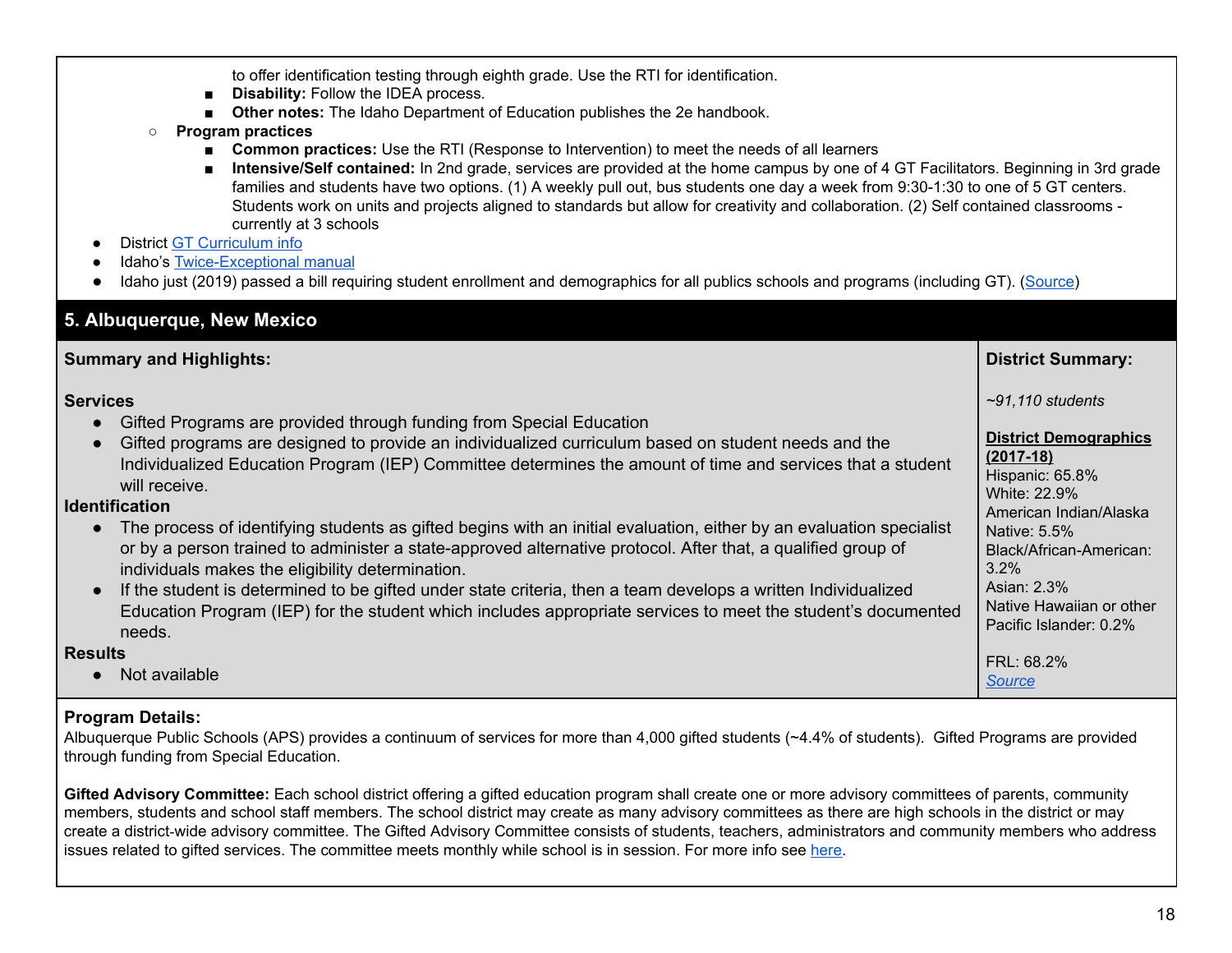#### **Relevant State Law**

- Under New Mexico State Department of Education regulations, gifted students are identified and served under a special education model. Students must meet state requirements to be eligible for gifted programs.
- Gifted child defined in New Mexico Administrative Code: "Gifted child" means a school-age person...whose intellectual ability paired with subject matter aptitude/achievement, creativity/divergent thinking, or problem-solving/critical thinking meets the eligibility criteria...and for whom a properly constituted IEP team determines that special education services are required to meet the child's educational needs.

#### **Services**

- ● Gifted programs are **designed to provide an individualized curriculum based on student needs**; thus, gifted program offerings may vary from year to year depending on identified student need.
- ● The district's core strand based curriculum for gifted instruction is the model around which the gifted programs are designed. In addition, the content based gifted offerings address the district mandated standards for each content area.
- The Individualized Education Program (IEP) Committee determines the amount of time and services that a student will receive. Participation in  **gifted programs may not exceed 3 periods per day**.
- Elementary services are focused on the areas of qualification (reading, writing, math, creativity, critical thinking) through enrichment and/or advancement
- Middle School Services are provided through English, Math, and/or Seminar elective. Each middle school offers some but not all of these classes.
- High School Services are provided through a health class that is required (P.O.W.E.R) or elective classes that include Great Books, Guided Study, Contemporary Issues, and Mentorship/Internship.

#### **Identification**

- **Eligibility defined:** "Intellectual ability" means a score two standard deviations above the mean as defined by the test author on a properly administered intelligence measure. The test administrator must also consider the standard error of measure (SEM) in the determination of whether or not criteria have been met in this area. For the required pairing in area(s) of subject matter aptitude/achievement (reading, writing, or math), creativity/divergent thinking, and problem solving/critical thinking a score of 92% or better is required.
- To qualify for gifted services, students must be referred to the School Support Team by a parent, teacher or other staff members. Students are then screened by staff and are possibly referred for further testing by an evaluation specialist to determine eligibility as specified by NM State Law.
- State law requires that districts and charter schools must adopt an alternative assessment approved by the New Mexico Public Education Department (NMPUD) to be used by trained examiners with students who are identified as having "factors" (e.g., cultural, linguistic, socioeconomic status, and disability conditions). Currently, the two approved alternative assessments are:
	- Discovering Intellectual Strengths and Capabilities while Observing Varied Ethnic Responses (DISCOVER)
	- Frasier Talent Assessment Profile 2 (FTAP 2)—Multistage Edition
- State law stipulates that the process of identifying students as gifted begins with an initial evaluation, either by an evaluation specialist or by a person trained to administer a state-approved alternative protocol. After that, a qualified group of individuals makes the eligibility determination.
- ● If the student is determined to be gifted under state criteria, then a team develops a **written Individualized Education Program (IEP) for the student which includes appropriate services** to meet the student's documented needs.
- See the statewide Technical Assistance Manual [here](https://webnew.ped.state.nm.us/wp-content/uploads/2018/03/Gifted-TA-manual.pdf) for more details the manual has ~15 pages, including a detailed flowchart, on this topic.

#### **Results**

● TBD/NA

 **Why It Was Included In This Comparison:** Maki Ichikawa (SPS AL staff) included it in the 4 districts profiled for the ALTF.

#### **Other Resources**

**●** Notes from Maki Ichikawa's presentation to the ALTF: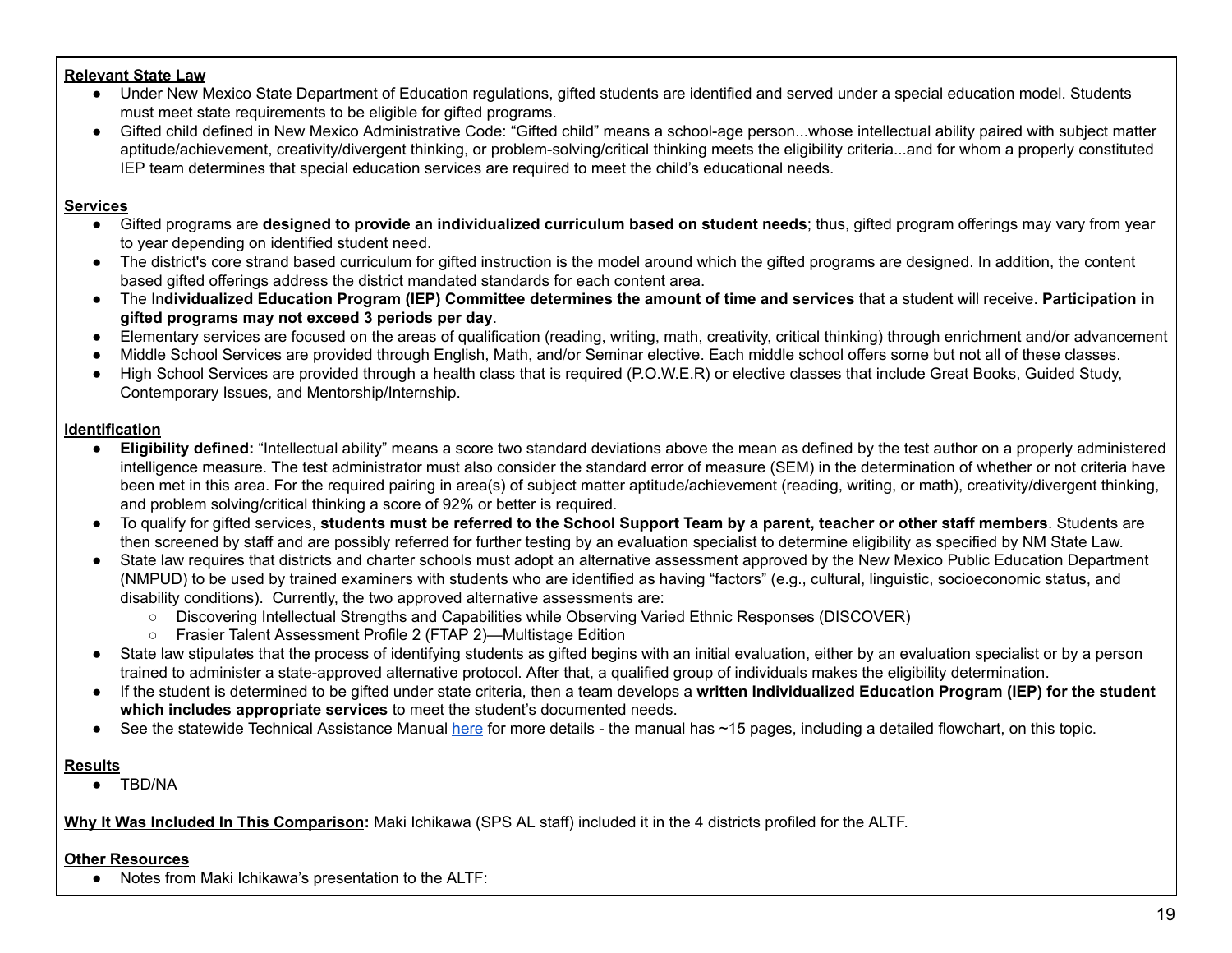#### ○ **Identification practices**

- Gifted: Gifted education is under the Special education in the state. The range of services are defined in their IEP (but the State handout is very clear that their gifted services won't be align with the FAPE definition since the IDEA doesn't recognize the "giftedness" as a type of disability).
- Disability: Follow the IDEA process. For gifted only student, the district has the guideline (timeline) for developing an evaluation and an annual plan.
- **Other Notes**: New Mexico has the Gifted handout including sections about both gifted and special education services (and overlaps of).

#### ○ **Program practices**

- **Common practices:** All schools expected to serve children in inclusive settings. Use the RTI (Response to Intervention) to meet the needs of all learners. Also for gifted, Tier 2 intervention is "expected" before they move to Tier 3 / further evaluation for services.
- **Intensive/Self contained:** Staffing ratio set by the state
- **Other notes:** Cluster grouping is stated as the best practice in general education setting
- The State of New Mexico has created a 136-page Technical Assistance Manual for Gifted Education available [here](https://webnew.ped.state.nm.us/wp-content/uploads/2018/03/Gifted-TA-manual.pdf)
- Albuquerque Public Schools published a 90-page Gifted [Handbook](http://online.anyflip.com/rwuf/qmek/mobile/index.html) in 2008; however it is likely outdated
- Several articles and other media sources highlight the work of Dennis Higgins, who created a program for 2e students in the 1980's consisting of a self-contained classroom for 2e students. See <u>[here](http://www.ldonline.org/article/16685/)</u> and <u>here</u> for more information. There does not appear to be current information about this program.
- May 2017 [Memo](https://www.aps.edu/special-education/documents/giftedattachmenta/view) from APS Special Ed Dept: "Concerns Regarding Reorganization of Gifted Education"

# <span id="page-19-0"></span>**6. [Fairfax County Public Schools,](https://www.fcps.edu/academics/academic-overview/advanced-academic-programs) Virginia**

| <b>Summary and Highlights:</b>                                                                                                                                                                                                                                                                                                                                                                                                                                                                                                                                                                                                                                                                                                                                                                                                                                                                                                                                                                                                                                                                                                                                                                                                                                                                                                                                                             | <b>District Summary:</b>                                                                                                                                                                                                                                              |
|--------------------------------------------------------------------------------------------------------------------------------------------------------------------------------------------------------------------------------------------------------------------------------------------------------------------------------------------------------------------------------------------------------------------------------------------------------------------------------------------------------------------------------------------------------------------------------------------------------------------------------------------------------------------------------------------------------------------------------------------------------------------------------------------------------------------------------------------------------------------------------------------------------------------------------------------------------------------------------------------------------------------------------------------------------------------------------------------------------------------------------------------------------------------------------------------------------------------------------------------------------------------------------------------------------------------------------------------------------------------------------------------|-----------------------------------------------------------------------------------------------------------------------------------------------------------------------------------------------------------------------------------------------------------------------|
| <b>Services</b><br>Advanced Academic Programs (AAP) have 4 service levels (I-IV), plus Young Scholars and 2e accommodations<br>Levels I-III are served in home schools, Level II through differentiation and Level III through weekly<br>self-contained model<br>Level IV uses self-contained model, served at select schools<br>Young Scholars program is for students from historically underrepresented populations; available in 84 schools;<br>collaboration between classroom teacher and AAP staff<br><b>Identification</b><br>Screen all 1st and 2nd grade students (NNAT and CogAT)<br>Accept private testing results in appeals<br>Eligibility for Levels I-III determined by school-based screening committees; eligibility for Level IV determined a<br>selection committee at the central office<br>Gifted Behaviors Rating Scale with Commentary required for each full-time Level IV candidate<br><b>Results</b><br>Participation rates in AAP (all levels, 2015-2018): Overall 20%; Asian 32%; Black 10%, Hispanic 7%, White<br>$\bullet$<br>23%, Economically disadvantaged 4%<br>2015-2016: Black and Latinx students made up 13% of participants in Level IV AAP, but constituted 35% of total<br>student population<br>Of 1,737 second-graders admitted through the appeals process over the last decade, less than 3% were black<br>and Hispanic (less than 50 total) | 187,000+ students<br><b>District Demographics</b><br>$(2018-19)$<br>White:, 40.7%<br>Hispanic: 27.4%<br>Asian: 20.8%<br>Black: 10.6%<br>2 or more: 5.5%<br>American Indian: 0.2%<br>Native Hawaiian: 0.1%<br>Economically<br>disadvantaged: 30%<br>ELL: 29%<br>Source |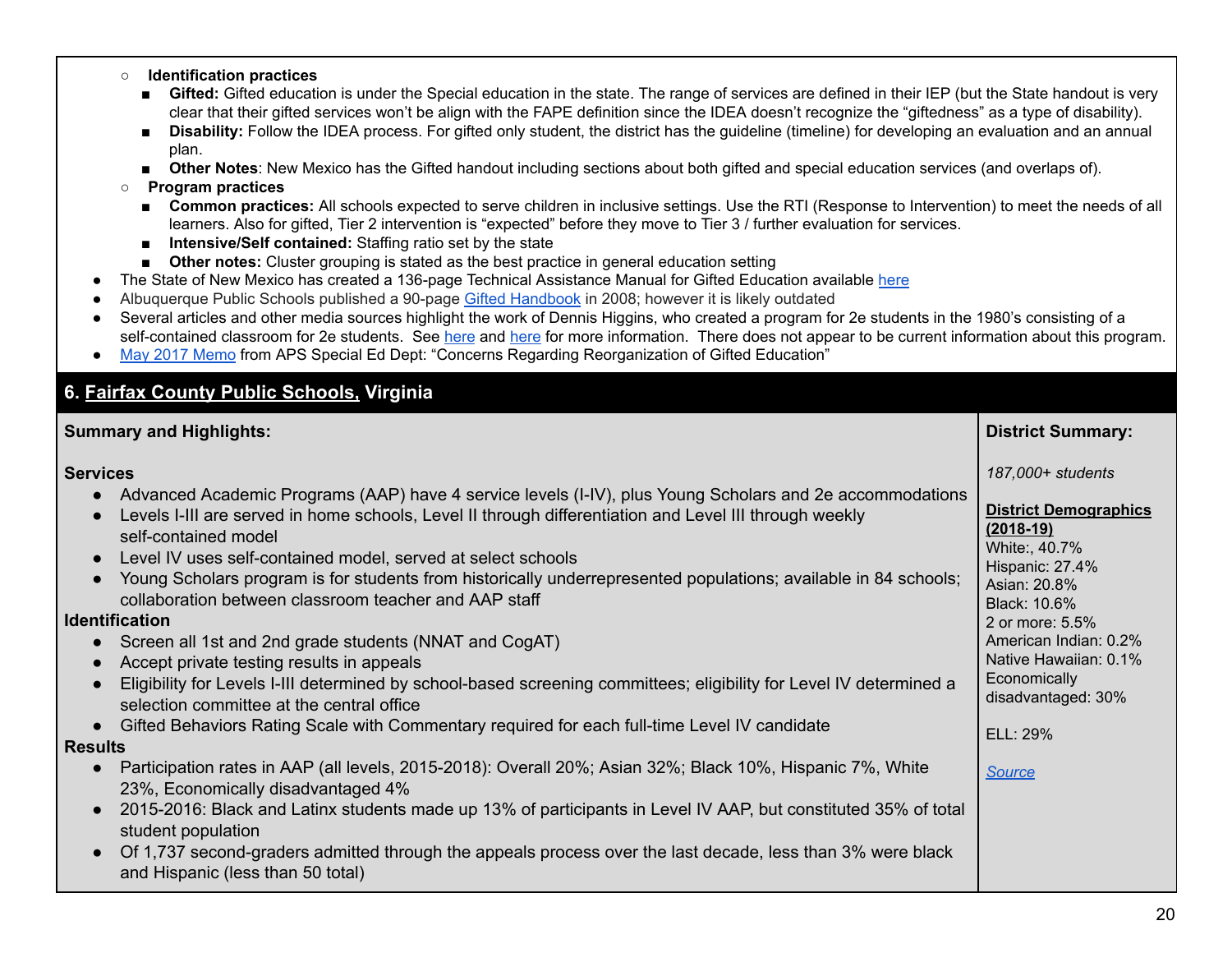# **Program Details:**

 Fairfax County Public Schools (FCPS) Advanced Academic Programs (AAP) offer several types of challenging learning experiences to meet the needs of a broad range of advanced learners. Advanced Academic services are implemented using a school-based model the following ways:

- All students engage with content using the Nine Critical and Creative Thinking Strategies
- Some students require differentiated extension lessons in areas of academic strength
- Some students are identified for part-time services that typically occur once a week
- Some students are identified for full-time services in all academic subject areas

# **Services**

 **4 tiers** of services, plus Young Scholars and 2e accommodations:

- [Level](https://www.fcps.edu/academics/elementary-school-academics-k-6/advanced-academics/critical-and-creative-thinking) I: Critical and Creative Thinking Strategies (grades K-6). Services are open access and a part of the curriculum for all students. Teachers embed critical and creative thinking strategies in lessons across all subject areas and grade levels.
- **[Level](https://www.fcps.edu/academics/elementary-school-academics-k-6/advanced-academics/differentiated-lessons-areas-academic) II: Differentiated Lessons in Areas of Academic Strength** (grades K-6). Differentiated lessons are offered to students who show potential in areas of specific academic strength. Eligibility for differentiated lessons (Level II services) is determined by a school-based screening committee. Served at local school.
- **[Level](https://www.fcps.edu/academics/elementary-school-academics-k-6/advanced-academics/part-time-advanced-academic-program) III: Advanced Academic Program, Part-Time** (grades 3-6). Extends and enriches the FCPS Program of Studies in the four core content areas (social studies, English, science, math). Eligibility for part-time Advanced Academic Programs (Level III) is determined by a school-based screening committee. Served at local school.
- **[Level](https://www.fcps.edu/academics/elementary-school-academics-k-6/advanced-academics/full-time-advanced-academic-program) IV: Full-Time Advanced Academic Program** (grades 3-8). Focuses on academic depth and complexity in four core content areas (social studies, English, science, math). Eligibility for Level IV services determined through a selection committee at the central office level. Served at distinct set of schools.
- **Young [Scholars](https://www.fcps.edu/academics/elementary-school-academics/k-6advanced-academics/young-scholars-k-12)** (K-12). Model identifies and nurtures advanced academic potential in students from historically underrepresented populations.
	- o In 84 elementary schools
	- Designed to increase the proportion of historically underrepresented students in K-8 Advanced Academic Programs.
	- Includes flexible grouping, summer school, and after-school programs
	- Curricular interventions and support are provided through the collaboration of the classroom teacher and the advanced academic resource teacher. As students progress through elementary and secondary school, continuing support and opportunities for accessing rigorous coursework are provided by school staff.
- **[Twice-Exceptional](https://www.fcps.edu/node/33071) (2e) Learners.** Accommodations to ensure the success for 2e students. The Advanced Academic Programs staff works closely with the Special Education staff to ensure that 2e students are supported by the very best research-based practices and interventions. For example, teachers may:
	- provide extra help with planning and organization,
	- modify learning materials and/or environments,
	- offer flexible timelines, or
	- provide alternative learning experiences.

# **[Identification](https://www.fcps.edu/registration/advanced-academics-identification-and-placement/current-fcps-students)**

- **● Screen all 1st and 2nd grade students:**
	- 1st grade: all students take NNAT (used to identify potential Advanced Academic Program services)
	- 2nd grade: all students take Cognitive Abilities Test (CogAT) (used to identify potential Advanced Academic Program services)
- Accept private testing results for appeals
- Gifted Behaviors Rating Scale with Commentary (GBRSw/C) required for each full-time Level IV candidate; completed by school committee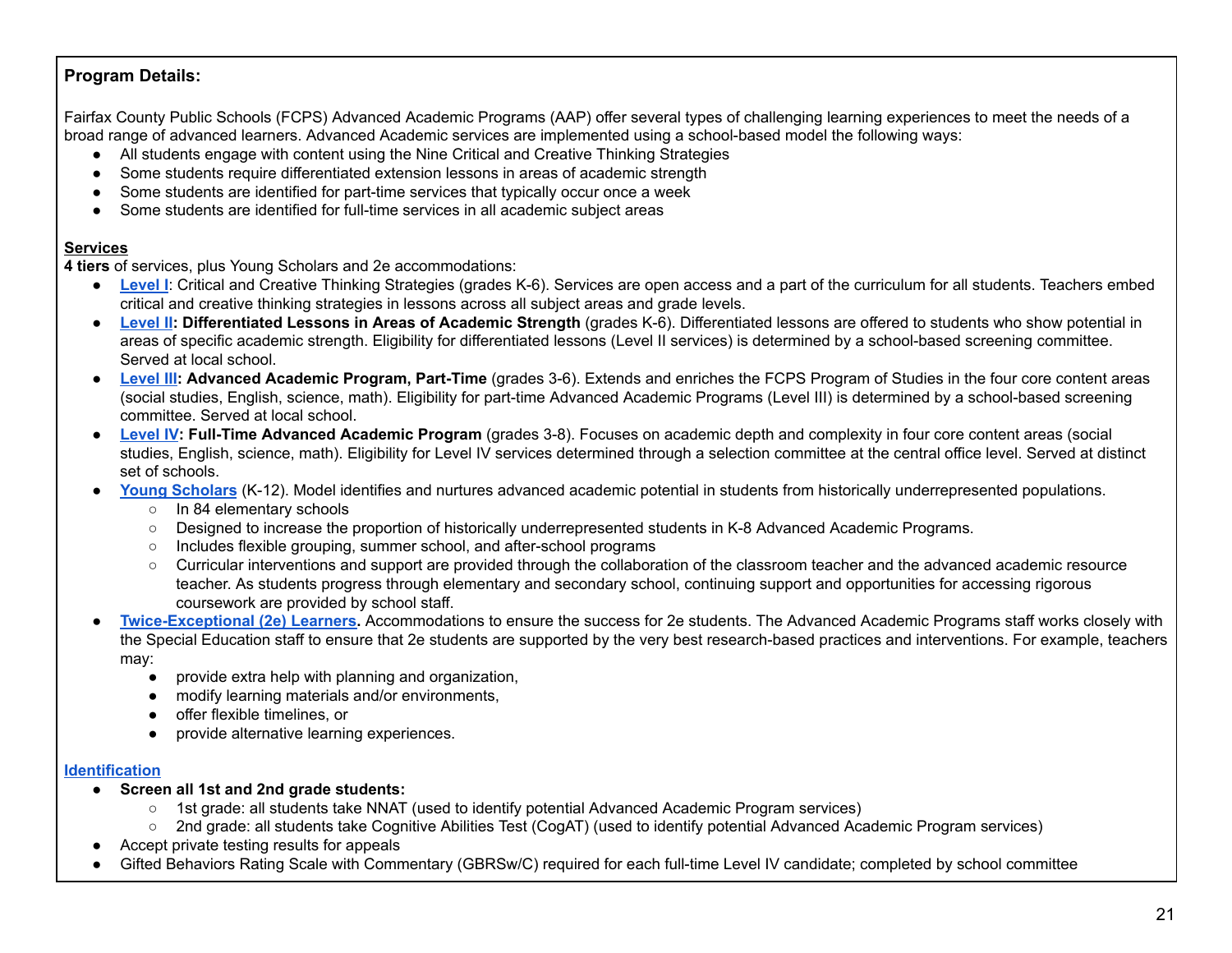Optional parent/guardian questionnaire

#### **● Elementary School:**

- Level I: All students, no referral needed
- Level II: Part-time, Grades K-6, determined by a school-based screening committee
- Level III: Part-time, Grades 3-6, determined by a school-based screening committee
- Level IV: Full-time, Grades 3-6, determined through a selection committee at the central office level
- Young Scholars:Select students, Grades K-6

#### **● Middle School:**

- Honors Classes: Open access at all middle schools
- Level IV: Full-time, Grades 7-8, determined through a selection committee at the central office level
- IB Middle Years Program: Open access at all middle schools
- Young Scholars: Select students, Grades 7-8
- **High School:** Advanced Placement or International Baccalaureate Program (open access)

#### **Results**

- In 2015-2016, black and Hispanic students made up just 13% of participants in the Level IV Advanced Academic Program (the most advanced option), even though they constituted 35% of the student body overall.
- Of 1,737 second-graders admitted through the appeals process over the last decade, less than 3% were black and Hispanic (less than 50 total). This exacerbated the already existing disproportionality. (The data show that when black and Hispanic students did submit intelligence tests, they were just as likely to gain admission as their white and Asian counterparts. The problem is that black and Hispanic students only rarely submit appeals.) (<u>Source:</u> 2018 AP [article](https://www.readingeagle.com/apps/pbcs.dll/article?AID=/20180203/AP/302039576))
- Participation rates in AAP (all levels, 2015-2018): All 20%; Asian 32%; Black 10%, Hispanic 7%, White 23%, Economically disadvantaged 4% (Source: School Board **[Baseline](https://www.boarddocs.com/vsba/fairfax/Board.nsf/files/B6KS6A711EC3/$file/Baseline%20Targets%20worksheet.pdf) Targets worksheet, November 2018**)

 **Why It Was Included In This Comparison:** Referenced in a 2018 [article](https://www.readingeagle.com/apps/pbcs.dll/article?AID=/20180203/AP/302039576) highlighting its Young [Scholars](https://www.fcps.edu/academicselementary-school-academics-k-6advanced-academics/young-scholars-k-12) model.

#### **Other Resources**

- 2018 AP [article](https://www.apnews.com/79ea08e45d0a400a97f458bc2e4a4f95), "AP Analysis: Public schools leave out some gifted minorities"
- 2018 [ReadingEagle](https://www.readingeagle.com/apps/pbcs.dll/article?AID=/20180203/AP/302039576) article, "Fairfax gifted program skews white"
- Virginia Department of Education: Supporting the Identification and Achievement of [Twice-Exceptional](http://www.doe.virginia.gov/instruction/gifted_ed/twice_exceptional.pdf) Students
- Fairfax County PTA Resolution in Support of an Updated and Equitable Advanced [Academics](http://www.fccpta.org/aap-resolution/) Program, November 2018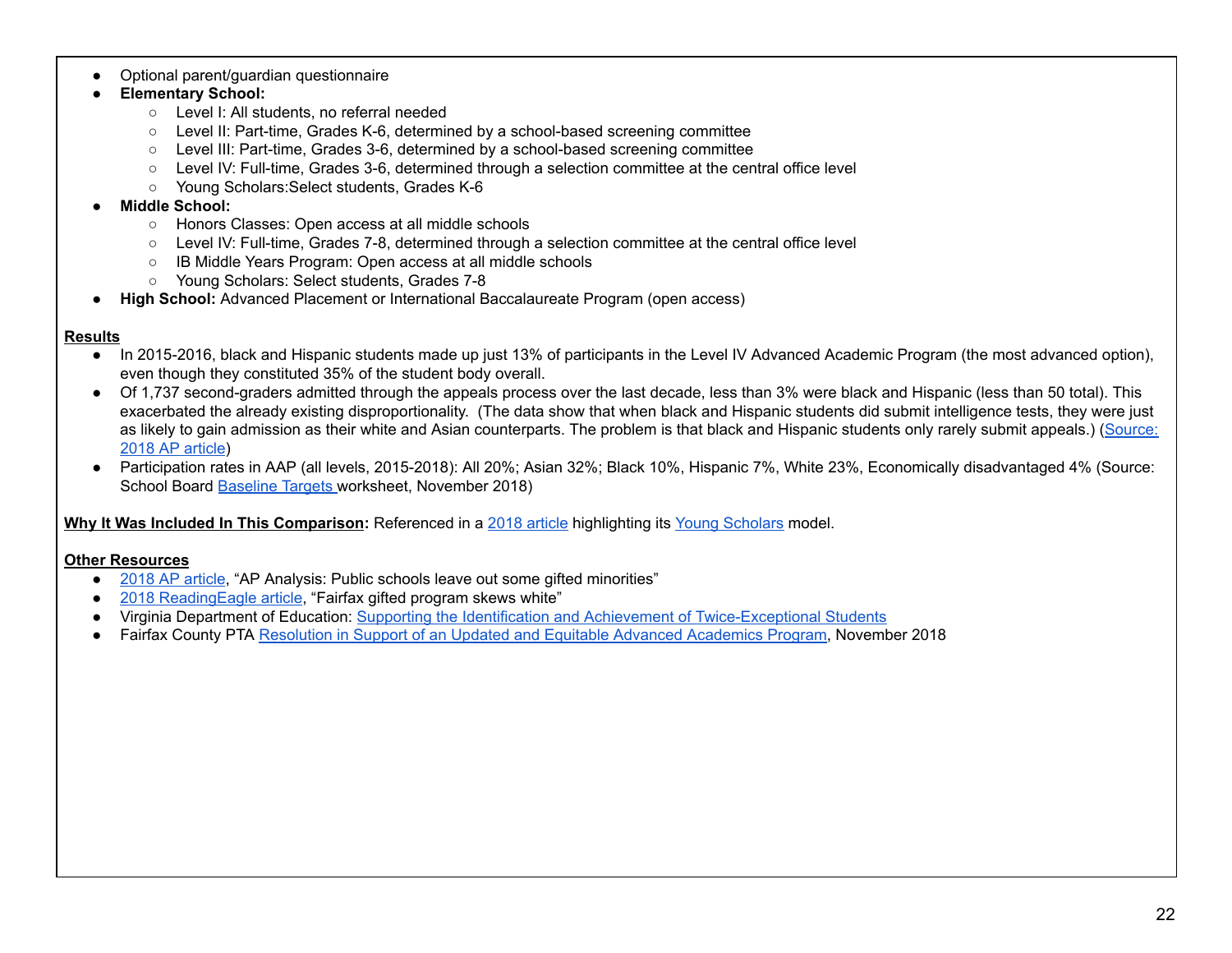<span id="page-22-0"></span>

| 7. Paradise Valley Unified School District, Scottsdale, Arizona                                                                                                                                                                                                                                                                                                                                                                                                                                                                                                                                                                                                                                                                                                                                                                                                                                                                                                                                                                                                                                                                                                                                                                                                                                                                                                                                                                                                                                                                                                                                                                                                                                                                                                                                                                                                                                                                                  |                                                                                                                                                                                                                                                                         |  |  |  |
|--------------------------------------------------------------------------------------------------------------------------------------------------------------------------------------------------------------------------------------------------------------------------------------------------------------------------------------------------------------------------------------------------------------------------------------------------------------------------------------------------------------------------------------------------------------------------------------------------------------------------------------------------------------------------------------------------------------------------------------------------------------------------------------------------------------------------------------------------------------------------------------------------------------------------------------------------------------------------------------------------------------------------------------------------------------------------------------------------------------------------------------------------------------------------------------------------------------------------------------------------------------------------------------------------------------------------------------------------------------------------------------------------------------------------------------------------------------------------------------------------------------------------------------------------------------------------------------------------------------------------------------------------------------------------------------------------------------------------------------------------------------------------------------------------------------------------------------------------------------------------------------------------------------------------------------------------|-------------------------------------------------------------------------------------------------------------------------------------------------------------------------------------------------------------------------------------------------------------------------|--|--|--|
| <b>Summary and Highlights:</b>                                                                                                                                                                                                                                                                                                                                                                                                                                                                                                                                                                                                                                                                                                                                                                                                                                                                                                                                                                                                                                                                                                                                                                                                                                                                                                                                                                                                                                                                                                                                                                                                                                                                                                                                                                                                                                                                                                                   | <b>District Summary:</b>                                                                                                                                                                                                                                                |  |  |  |
| <b>Services</b><br>Offers a full range of gifted education services; gifted services are provided at all district schools. Services<br>$\bullet$<br>include:<br>Gifted Preschool Program (tuition based)<br>$\circ$<br>Elementary: schoolwide cluster grouping (all schools), content enrichment with daily gifted specialist<br>$\circ$<br>(grades 4-6); self contained programs at 5 / 30 schools (grades 1-6, work 2+ grades ahead)<br>Middle School: enrichment/honors at all schools plus specialized programs at specific schools<br>$\circ$<br>High school: Honors/AP at all schools, plus various specialized programs at specific schools<br>$\bigcirc$<br>Self-contained program for 2e students available in grades 1-8<br>$\circ$<br>International Baccalaureate Program available grades K-12<br>$\circ$<br>Teachers of gifted students in PVUSD must hold a gifted endorsement issued by the State of Arizona or be<br>working toward obtaining a gifted endorsement<br>Gifted Specialists at each school work with students and support/coach teachers<br>$\bullet$<br><b>Identification</b><br>All gifted testing takes place during the school day<br>$\bullet$<br>Identification criteria differs for each individual program or academy. See below and the Gifted Education Scope<br>$\bullet$<br>and Sequence document for details.<br>To qualify for the elementary self-contained gifted program, must have an IQ of 140+ or gifted test scores of 97+<br>$\bullet$<br>in two of three areas (verbal, quantitative, non-verbal), with the third score being 90+<br>Embed a gifted specialist at each elementary school who helps train teachers and staff on how to recognize high<br>$\bullet$<br>potential; district works to create a culture of identifying diverse students<br><b>Results</b><br>From 2007 to 2015, the share of the gifted population that is non-white doubled, from $\sim$ 16% to 32%<br>$\bullet$ | ~231,126<br>(45 schools, 18 Title 1<br>schools)<br><b>District Demographics</b><br>$(2017-18)$<br><b>White: 58%</b><br>Hispanic: 31%<br>Asian: 4%<br>Black: 3%<br>American Indian: 1%<br>Other: 4%<br>FRL: 35.2%<br>Gifted Students: 12.4%<br>ELL: 29%<br><b>Source</b> |  |  |  |

# **Program Details:**

 The Paradise Valley Unified School District (PVUSD) recognizes that state law declares it to be in the public interest to provide and support students who are identified as gifted. PVUSD strives to provide an inclusive, enriching environment that enables gifted students to learn at levels commensurate with their intellectual abilities and reflective of their needs. PVUSD recognizes that students identified as gifted have differing learning needs, and therefore, provides a continuum of services by teachers who participate in ongoing professional development. These services reflect the specific needs of the District's diverse student population. The District's various gifted programs, services, and provisions incorporate differentiated curriculum and instruction, acceleration, and enrichment.

*Mission statement:* PV Schools supports the philosophy that giftedness denotes the possession and use of untrained natural abilities (Gagne). We believe that gifted students' natural abilities translate to educational needs that require differentiated instructional programming as an integrated part of their regular school day.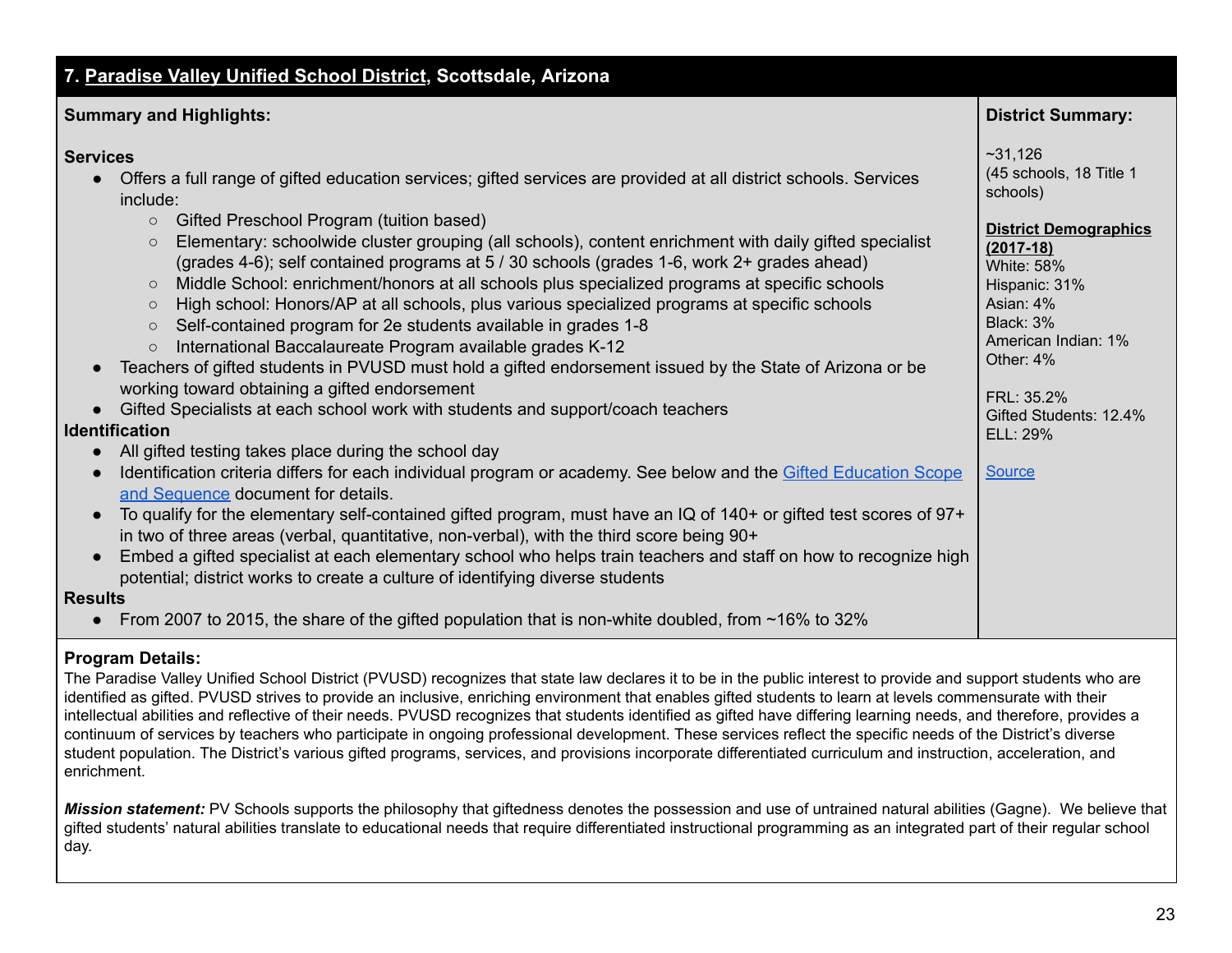*Definition of Gifted Students:* PVUSD defines gifted students as those children of lawful school age who show, or have the potential for showing, an exceptional level of performance in one or more areas of expression (National Association for Gifted Children). In accordance with the AZ State Mandate for Gifted Education, gifted education services are offered to all students who score at or above the 97th percentile on a verbal, quantitative, and/or nonverbal battery of a test included on the Arizona State-Approved Gifted Test List.

 *Definition of Gifted Education:* PVUSD defines gifted education as services and coursework that provide extended learning opportunities focused on the cognitive and affective needs of gifted students. Gifted Education services in PVUSD are inclusive of all school populations and student demographics, and consist of integrated, differentiated learning experiences provided during the regular school day.

# **Services**

 Gifted programs offered for students in preschool through grade 12. Enrichment provided within these service models emphasize: logical thinking, reasoning skills, critical and creative thinking, problem solving.

- **[Preschool](https://www.pvschools.net/cms/lib/AZ01902189/Centricity/Domain/74/Gifted%20Preschool%20Flyer.pdf)** for 4-year-olds identified as gifted, tuition based (\$7,600/year)
- ● **[Elementary](https://www.pvschools.net//site/Default.aspx?PageID=146)** programs include:
	- **<u>[Schoolwide](https://www.pvschools.net/Page/4377) Cluster Grouping Model</u> f**or grades K-4 at all schools, K-6 at some schools (details on cluster grouping <u>here</u>)
		- Class composition
			- Gifted students are clustered into a mixed-ability classrooms at each grade level.
			- If there are more than eight gifted students in the grade level, two or more clusters may be formed.
			- ● High-average students are placed into classrooms without the gifted clusters to create a balance of ability/achievement levels in classes across the grade level. Because all classes maintain a slightly narrowed range of performance and abilities, this method of grouping students does not represent a tracking system.
			- ● Classroom compositions are carefully structured with two main goals: to ensure that there is a balance throughout the grade level, and to reduce the learning range found in any given classroom. This system provides opportunities for teachers to more readily respond to the needs of all their students.
		- Trained teacher selection + specialist support
			- ● Gifted identified students are clustered into gifted cluster classrooms with teachers who have been designated as such by their school principals.
			- Gifted Cluster teachers hold a gifted endorsement issued by the state of Arizona, or are working toward acquiring one.
			- ● Gifted Specialists assist Gifted Cluster teachers with scheduling, provide professional development in gifted education, and facilitate with the planning and implementation of differentiated curriculum and instruction through regularly scheduled monthly Gifted Cluster teacher meetings and during other staff development times.
			- A Cluster Teacher Coach is employed to mentor and support the gifted cluster teachers.
		- ■ Teaching
			- ● Gifted students receive differentiated curriculum and instruction in all content areas on a daily basis. It is differentiated in content, process, product, learning environment and assessment:
				- **Content** Complex, abstract ideas presented in a variety of disciplines, including interdisciplinary curriculum
				- **Process** Higher-level thinking through Bloom's Taxonomy and the Multiple Intelligences
				- **Products** Alternative methods of demonstrating mastery with a range of complexity
				- **Learning environment** Student-centered, flexible grouping based on readiness, interests, and abilities
				- **Assessments** Pre-assessment and testing out-of-grade level curriculum
			- Gifted cluster teachers plan appropriately challenging instruction for their gifted students.
	- **Honors Program** for grades 4-6, includes content replacement and enrichment with daily with Gifted Specialist
	- **Self-Contained Gifted Program**: designed for high-achieving, highly-gifted students whose needs may not be met by regular gifted programs. Students in the program work two or more years beyond grade level with intellectual peers. They participate in special areas such as PE and the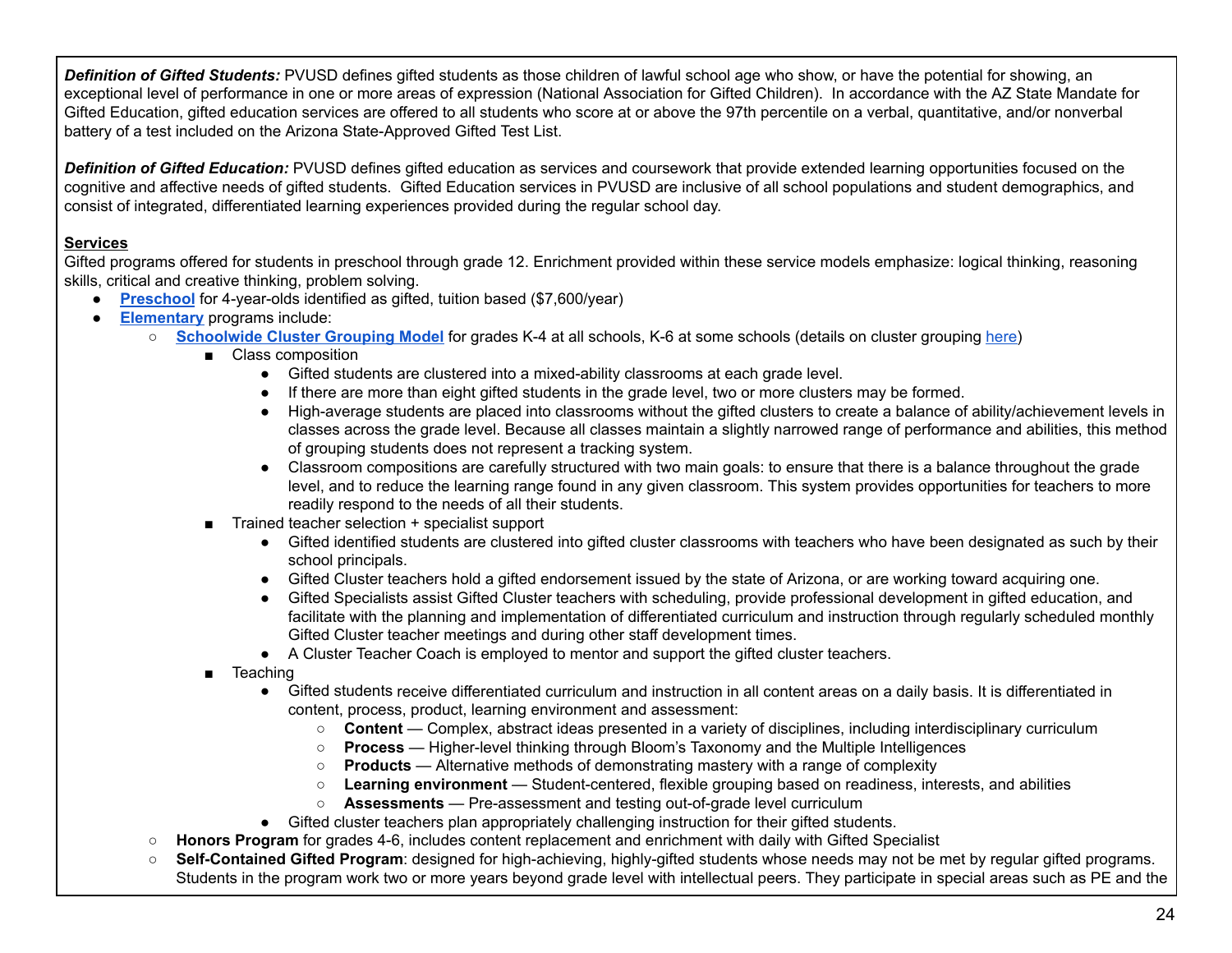arts, and are included in all grade-level activities and field trips. Available at 5 of 30 schools. Curriculum highlights include: Accelerated mathematics, Shared inquiry/Socratic questioning, Problem-based learning, Latin-based vocabulary, Elements of reasoning, Continental Math League and Math Olympiad, College of William and Mary curriculum, Technology integration

#### ● **Middle [School](https://www.pvschools.net//site/Default.aspx?PageID=144)**

- At each middle school gifted students have academic, exploratory, and enrichment classes, as well as extra-curricular options from which to choose. Other options include:
	- ■ The Digital Learning Center, offered at one middle school, is a semi-self-contained program for highly gifted middle school students in the 7th and 8th grades
	- *Nonverbal Honors Core,* offered at one school targets instruction toward gifted students identified on a Nonverbal ability test. This program is tailored to meet the needs of gifted students, particularly those from culturally diverse backgrounds.
	- *Honors Academy of Pre-Engineering and the Honors Academy of World Languages are designed for gifted and high achieving students* in grades 7 & 8.

#### ● **High [School](https://www.pvschools.net//site/Default.aspx?PageID=145)**

- Honors and AP classes are provided at each high school. Some dual enrollment college-level classes may also be an Honors option. A full complement of AP courses is available at each of the district's high schools.
- Students can attend the Digital Academy for Advanced Placement Scholars, offered at one school, which offers integrated AP curriculum with the extra challenge of a gifted curriculum with a digital focus.

# **● Other programs/schools:**

- K-12 International [Baccalaureate](https://www.pvschools.net/Page/5514) program, offered at one elementary, middle and high school
- CREST Center for Research in [Engineering,](https://www.pvschools.net/site/Default.aspx?PageID=3824) Science, and Technology at Paradise Valley High School; or choose to create their own instructional emphasis in an area such as world languages.
- **2e students served through the** *Uniquely Gifted Program*, a self-contained gifted program for 2e students, offered for grades 1-6 at one elementary school and grades 7-8 at one middle school

#### ● **The array of gifted education services** incorporates and addresses:

- Continuity of programming to fit the needs of all gifted students
- Continual progress to ensure individual academic progress
- Daily interaction with other gifted students in the content areas
- Differentiated curriculum and instruction
- Accelerated pacing in the core content areas
- Critical thinking, creativity, and problem solving
- Flexible grouping according to ability levels, learning styles, and areas of interest
- Attention to gifted students' social and emotional needs.
- ● Gifted Education Services staff members use the following **guidelines for instruction of gifted students:**
	- **Academic objectives** targeted in the gifted programs:
		- Promote critical thinking and reasoning abilities
		- Develop and expand thinking skills
		- Utilize differentiated strategies for learning
		- Build / extend cognitive language skills
		- Facilitate opportunities for learning
	- ○ **Differentiated Instruction** includes curriculum and instruction that is differentiated in:
		- **Content**
		- Process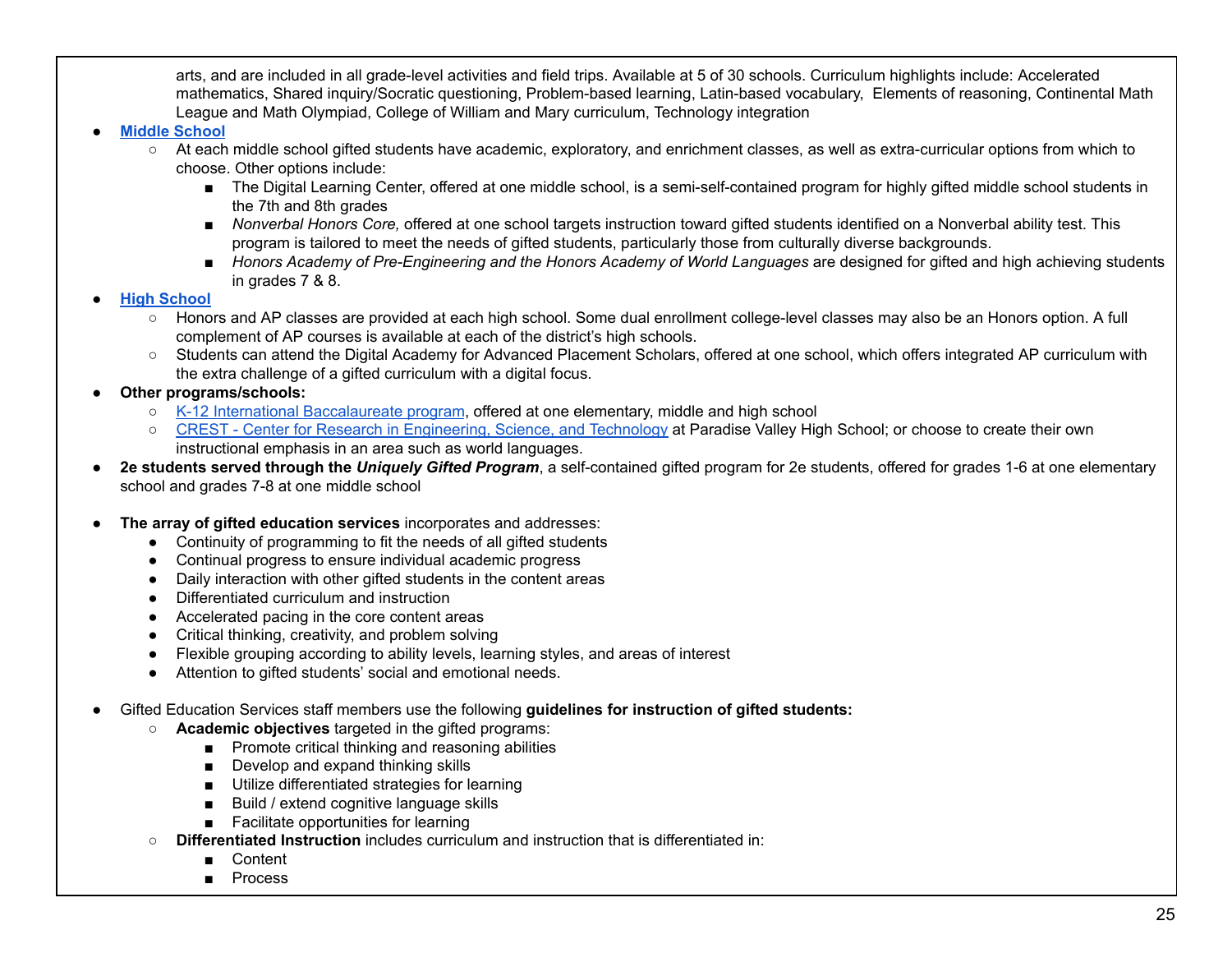- **Product**
- **Learning Environment**
- Assessment

# **● Staff employed to support Gifted Education Services:**

- Gifted Education Specialist at each elementary school
- Gifted Cluster Teachers at each elementary school
- Gifted Education Liaison at each middle and high school
- Self-contained Gifted Program Teachers at the elementary and middle school levels
- Self-contained Teachers for the Uniquely Gifted Program at the elementary and middle school levels
- Honors, Advanced Placement, & International Baccalaureate Teachers, K-12
- Administrative Assistant
- Gifted Testing Technicians
- Gifted Cluster Teacher Coach
- Gifted Program Mentor
- Gifted Data Technician
- **Gifted Endorsement:** Teachers of gifted students in PVUSD must hold a gifted endorsement issued by the State of Arizona, or be working toward obtaining a gifted endorsement. PVUSD encourages and assists in this goal by promoting graduate level gifted coursework, offering gifted endorsement coursework and Masters Cohorts in the District, and providing numerous ongoing staff development opportunities (fall, spring, and summer).
- **Annual review of gifted student achievement** based on the Arizona State Standards.
- ● Gifted Education Services **funded by the District's Maintenance & Operation (M&O) funds**. The district annual financial report includes reporting of the amount of monies spent on programs for gifted students and the number of students enrolled or receiving services by grade level.

# **Identification**

- **Staff resources to help with process:** PVUSD Director of Gifted Education, Gifted Program Mentor, and the Gifted Specialists at each school are available to guide staff members and parents through the gifted testing nomination process at staff meetings and parent meetings.
- **Teachers & Gifted Specialists help identify diverse students:** Districts trains classroom teachers and shows them how to look for exceptionally bright students from diverse backgrounds.
- **Nomination:** Parents, students, teachers, school administrators, Special Education staff members, and Language Acquisition staff members may nominate students for gifted testing. Parent permission is required for individuals nominated for gifted testing.
- Gifted Specialists and classroom teachers also utilize the following instruments to screen students for testing:
	- Kingore Observation Inventory (KOI)
	- District assessment data using: a) mathematics and literacy assessments; b) State Assessment results (AIMS, TerraNova)
	- Gifted Characteristics Checklist for Underrepresented Populations
	- Key Identification Considerations for Culturally, Linguistically, and Socioeconomically Diverse Gifted Learners
	- Other screening tools that consider behaviors typical of gifted students regardless of linguistic abilities
- **Testing is offered three times each year as follows:**
	- Fall: Grades 4-6 (students who may qualify for Honors classes)
	- Winter: English Language Learners (or former ELLs)
	- Spring: Any student, K-6. Testing for students in middle and high school can be arranged at specific times throughout the school year.
- **All gifted testing takes place during the school day** by trained testing technicians. Testing accommodations are made for students with disabilities according to the students' IEPs, and Section 504 Accommodation Plans.
- **Variety of tests:** PVUSD gifted assessments ensure fairness to the District's ethnically diverse population. The assessment battery includes tools that are language-free and culturally unbiased to provide equal opportunities for identification of the District's English language learners and culturally diverse students: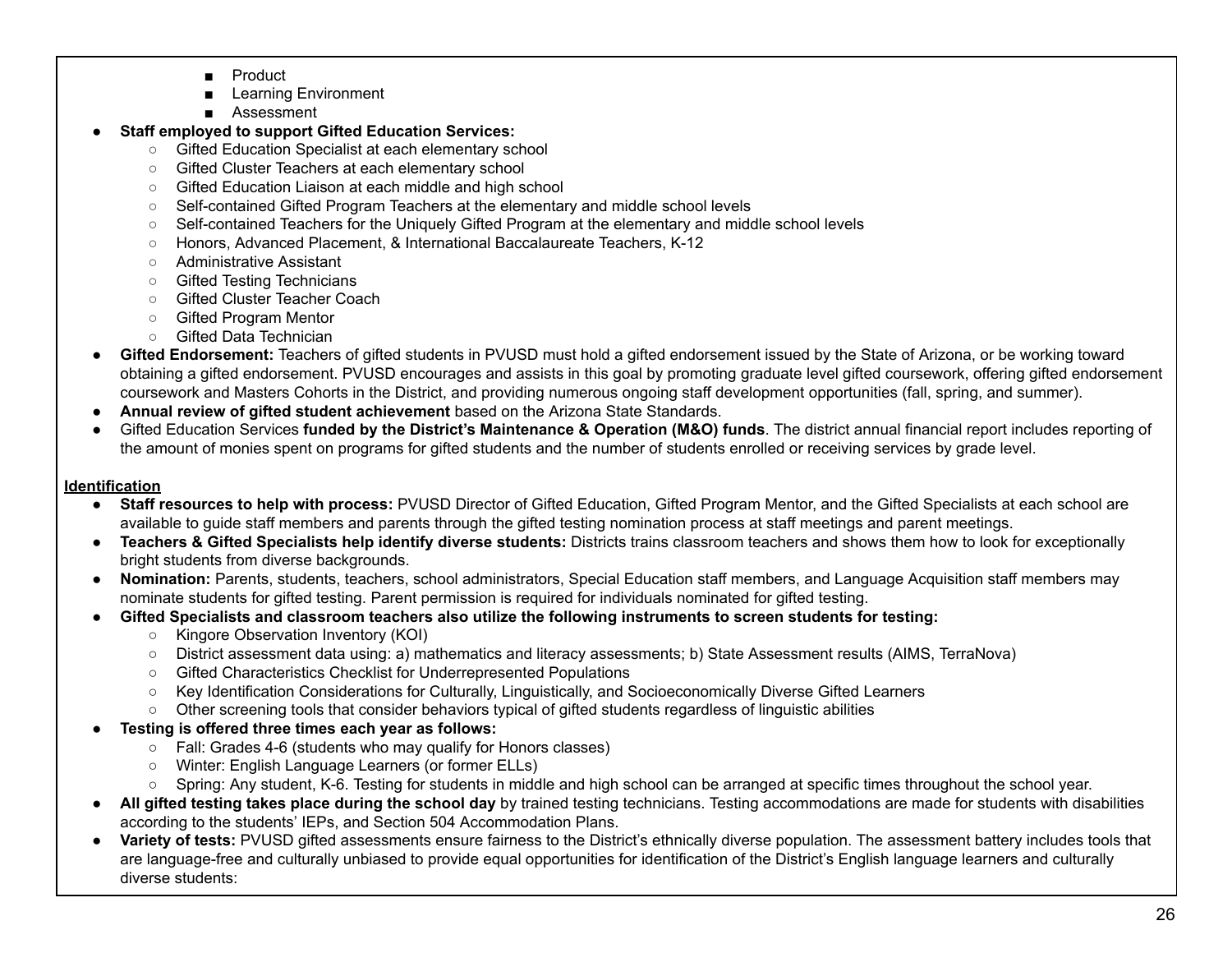- The Cognitive Abilities Test (CogAT), Form 6
- Naglieri Nonverbal Ability Test (NNAT2)
- **Application Process:** There are different application processes for different programs. Students on the waiting list for the current year who have not been placed by May 1st will need to reapply for the next school year.
- **Identification criteria:** Differs for each individual program/academy. See the Gifted Education Scope and Sequence document for details [here](https://www.pvschools.net/cms/lib/AZ01902189/Centricity/Domain/74/gifted-scope-sequence.pdf).
	- **Self-contained elementary gifted program criteria:** To qualify, students must have an IQ of 140+ or gifted test scores of 97+ in two of the three areas: verbal, quantitative, or non-verbal, with the third score being 90 or higher. Preferably verbal and quantitative scores will be 97-99 percent. There are separate applications for this program, available on district website.
	- **Middle School:** Students qualify for placement in an honors course by meeting district requirements for placement in the gifted program, or by a combination of previous success in the subject area, superior performance on related achievement tests, and/or recommendation by previous teachers of the subject. Parents who wish to have their child tested are instructed to contact the district office. Middle school options and application processes are found [here.](https://docs.google.com/viewerng/viewer?url=https://www.pvschools.net//cms/lib/AZ01902189/Centricity/Domain/74/Middle+School+Program+Options.pdf)
- **Private tests:** Accept private test scores from psychologists who are on an approved list of outside providers.
- **A "Parent's Gifted Testing Nomination Packet"** is available in English and in Spanish on the District Gifted Ed. website and includes:
	- The Difference Between a Bright Child & a Gifted Learner checklist
	- Elementary Parent Information Form for PVUSD Gifted Education Services
	- Parental Permission to Test Form
- **A "Teacher's Gifted Testing Nomination Packet"** is available and includes:
	- The Difference Between a Bright Child & a Gifted Learner
	- Traits & Behaviors that May Prevent Identification
	- Teacher's Class Screening Form for Nominating Students for Gifted Services
	- PVUSD Rating Scale for Gifted Services

# **Results**

● From 2007 to 2015, the share of the district gifted population that is non-white doubled, from roughly 17% to 32% (in 2015 the student population was 30% Hispanic, with much smaller representation from other non-white groups, and 37% eligible for free and reduced lunch). The improvements were made in part because the district "uses a multi-faceted identification process and embed a gifted specialist in every one of the district's elementary schools to train teachers and staff how to recognize high potential." (<u>[Source](https://www.azcentral.com/story/news/local/phoenix/education/2015/11/12/dont-let-arizona-gifted-students-fall-through-cracks/75625318/)</u>)

# **Why It Was Included In This Comparison:**

- Mentioned in 2016 [Chalkbeat](https://www.chalkbeat.org/posts/co/2016/05/26/dps-takes-steps-to-get-more-students-of-color-into-magnet-programs-for-the-highly-gifted/) article, "Nationally, several school districts have made strides in diversifying their gifted and talented populations...They include….the32,000-student <u>[Paradise](http://www.npr.org/sections/ed/2016/03/31/472528190/the-rare-district-that-recognizes-gifted-latino-students) Valley Unified School District</u> in Arizona."
- Mentioned by Spring Branch Academic Institute in Texas in the history of their program ("Based on the experiences of other public school districts in urban areas (Carrollton-Farmers Branch in Carrollton, Texas and Paradise Valley Unified in Scottsdale, Arizona), the school will grow as it attracts eligible students..")

# **Other Resources**

- 2016 NPR article about success [identifying](https://www.npr.org/sections/ed/2016/03/31/472528190/the-rare-district-that-recognizes-gifted-latino-students) Latino students
- **●** 2015 [AZCentral](https://www.azcentral.com/story/news/local/phoenix/education/2015/11/12/dont-let-arizona-gifted-students-fall-through-cracks/75625318/) article
- 2019 District [Administration](https://districtadministration.com/gifted-and-talented-diversification-potential/) article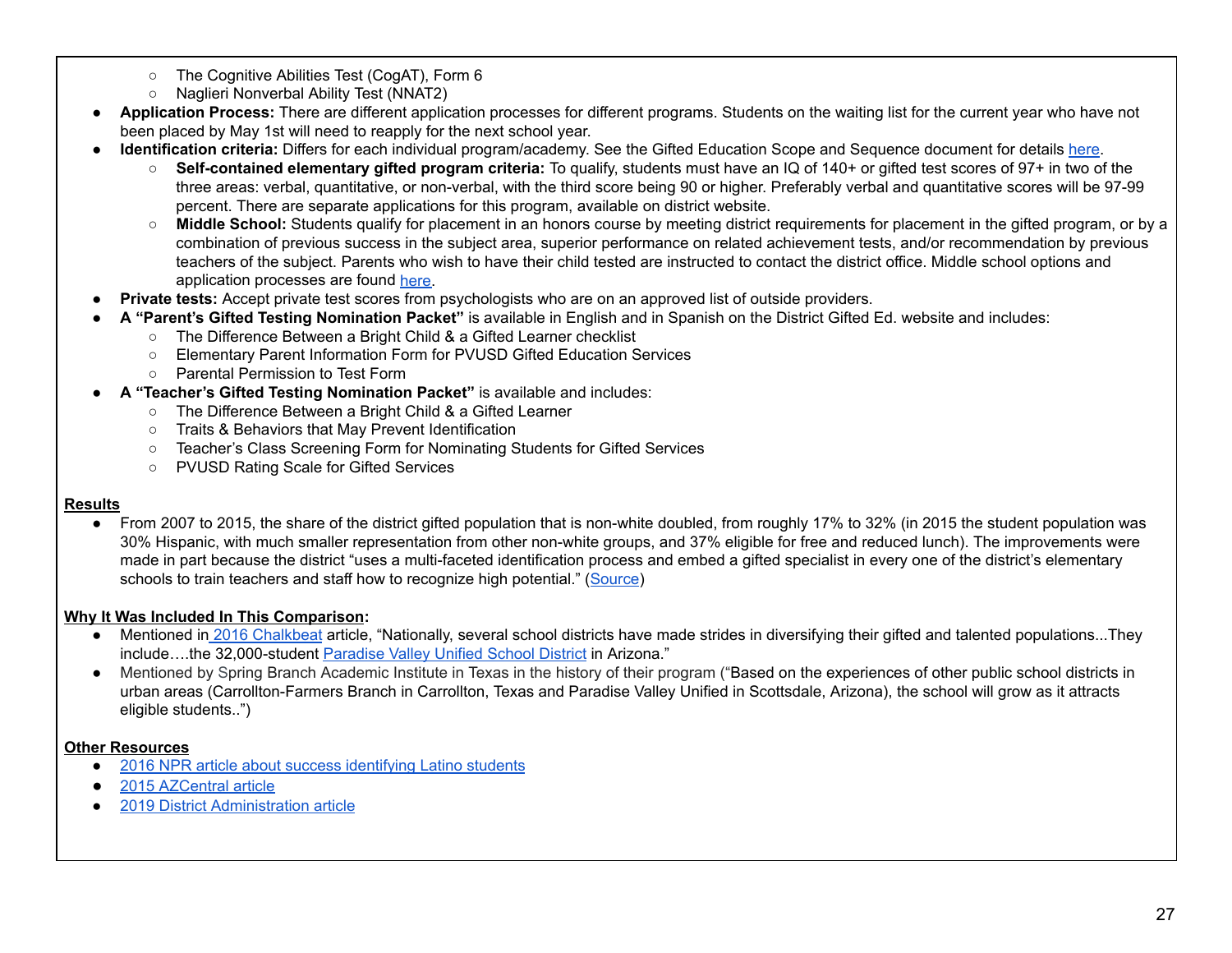# <span id="page-27-0"></span>**8. [Atlanta Public Schools](https://www.atlantapublicschools.us/gifted) , Georgia**

#### **Summary and Highlights: District Summary:**

#### **Services** ~52,000 *students (2018)*

- Gifted services are available in all traditional APS schools for students in grades K-12
- Each school in APS has a gifted eligibility chairperson and a gifted contact teacher
- No self-contained classrooms
- **● Elementary** students served using 3 different models in their home school, either by weekly sessions with a *<sup>2</sup> citywide single-gender* gifted-endorsed teacher, or daily in homeroom classroom by either <sup>a</sup> gifted endorsed teacher or <sup>a</sup> collaboration *academies* between homeroom teacher and gifted endorsed teacher, using differentiation and cluster-grouping *3 alternative schools*
- **Middle school** students served using 2 different models in their home school, advanced content gifted classes *4 alternative programs* (gifted-endorsed teacher) and collaborative settings (collaboration with gifted-endorsed teacher). Differentiation used in all classrooms
- **High School** students receive services through AP/IB courses, Internships, Directed Study, Seminar, and/or **Mentorship**

**Identification**

- $\bullet$  All students screened for testing referral using different methods: achievement test scores and grades, teacher  $\,$  Black: 72.9% observation for gifted characteristics (2 weeks every year), and parent referrals. Universal screener is not used  $\; \; \mid$  Pacific Islander: 0.1% for all students for all students  $\vert$  . White: 15.9%  $\vert$
- Screening process is 2-tiered for students with and without prior data and conducted by local school eligibility | Two or More Races: 2.4% team
- Multiple types of assessments/tools used for testing
- No private assessments accepted by the district

# **Results**

- 9.1% of total student population is enrolled in gifted program
- ● School board is working on district's first equity policy, intended in part to address racial inequity in gifted programs

# **Program Details:**

# **Relevant State Law**

According to <u>Georgia Board Rule [160-4-2-.38](https://www.gadoe.org/External-Affairs-and-Policy/State-Board-of-Education/SBOE%20Rules/160-4-2-.38.pdf),</u> a gifted and talented student is defined as one who demonstrates a high degree of intellectual and/or creative ability(ies), exhibits an exceptionally high degree of motivation, and/or excels in specific academic fields, and who needs special instruction and/or special ancillary services to achieve at levels which commensurate with his or her ability(ies).

# **Services**

 Gifted and Talented Education in Atlanta Public Schools (APS) provides **differentiated instruction** for the intellectually advanced and creatively gifted student. Gifted services are available in all traditional schools for students in grades K-12. Each school has a gifted eligibility chairperson and a gifted contact **teacher.**

**District Summary:** 

 *61 neighborhood schools*

 *5 partner schools 18 charter schools* 2 citywide single-gender

3 alternative schools 4 alternative programs

American Indian: 0.2%

**District Demographics**

Pacific Islander: 0.1%

Two or More Races: 2.4%

Hispanic: 7.6%

 Asian; 1.1% Black: 72.9%

**(2018-19)**

White: 15.9%

FRL: 75.7%

*[Source](https://www.atlantapublicschools.us/Page/48363)*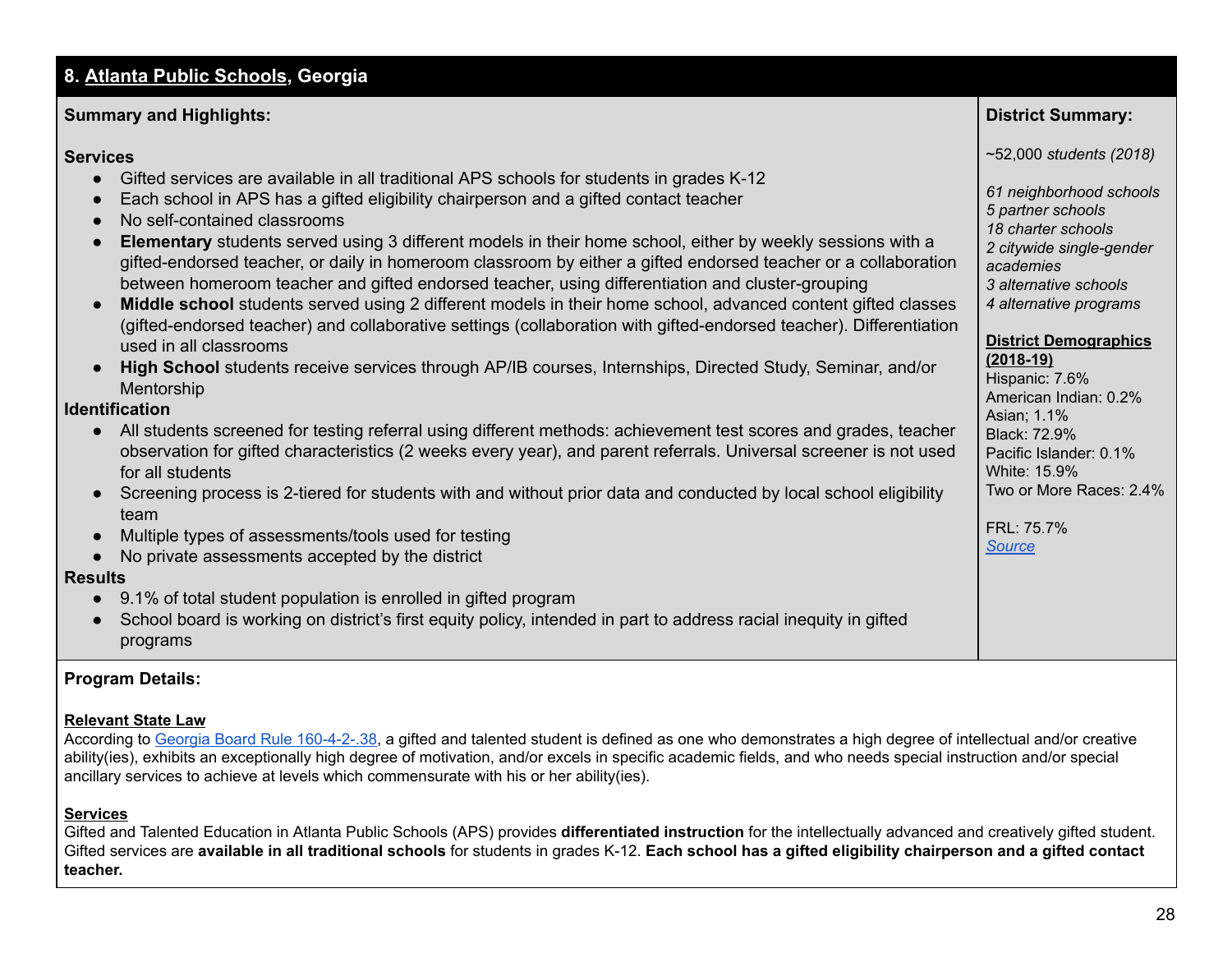**Elementary:** Operating as a state-approved charter system, elementary schools within APS use one or more of 3 state-approved delivery models. All models require K-5 students to be served for a minimum of 1/6 of the instructional day or its annual equivalent.

- **Resource Model** serves gifted students through a gifted-endorsed teacher in an interdisciplinary-enriched environment once or more per week
	- Class size limit: 22 students'
	- ○ Students engage in 2-4 interdisciplinary units throughout the year; these units integrate any combination of Language Arts, Math, Social Studies, and/or Science
	- Evaluation: separate summative report will evaluate advanced critical thinking, creative problem solving, research, and communicative skills.
- **Collaboration Model** serves gifted students daily in their homeroom classroom through targeted instructional collaboration between the homeroom content-certified teacher and gifted-endorsed teacher.
	- No more than 8 gifted students per heterogeneous class
	- Receive differentiation through extension or enrichment of the content curriculum. The units and the extension/enrichment will differentiate/supplement the Georgia Standards of Excellence according to APS Gifted Standards.
	- Evaluation: the regular progress report will indicate current performance levels in the content courses.
- **Cluster Grouping Model** serves gifted students daily in a homeroom where the teacher is content-certified and gifted-endorsed
	- No more than half of the heterogeneous class is made up of gifted students
	- Receive differentiation through extension or enrichment of the content curriculum. The units and the extension/enrichment will differentiate/supplement the Georgia Standards of Excellence according to APS Gifted Standards.
	- Evaluation: the regular progress report will indicate current performance levels in the content courses.

 **Middle School:** 2 models. The principal, number of gifted students in the school, and number of gifted-endorsed teachers in the building determine which model is used. Instruction in advanced content gifted classes and collaborative settings will differentiate the curriculum for students according to the Gifted Performance Standards. Class size limit is 26 students.

- **Advanced Content Model.** Gifted-endorsed teacher provides daily instruction, allows students to be instructed according to their area of strength in the core academic areas of Language Arts, Math, Social Studies, and/or Science.
- **Collaborative Model.** Allows students to be instructed according to their area of strength, but teacher does not hold gifted endorsement. Instead, core academic teacher collaborates with a gifted-endorsed teacher to provide differentiated curricula for the student.

 **High School:** Primary delivery model is service through Advanced Content, which includes AP and/or IB courses.

- ● Teachers of AP/IB courses are trained by the College Board and/or International Baccalaureate and must have professional development in the characteristics of and curriculum design for gifted learners.
- ● Students may be served though high school gifted courses including Directed Study-Academic Decathlon, Gifted Resource Seminar, Mentorship, and Internship.
- ● Some students receive gifted service through the Collaborative Model; a general education teacher collaborates with a gifted-endorsed teacher to serve students through their content area of strength: Language Arts, Social Studies, Science, and/or Math. Through this collaboration, the content is differentiated to challenge the gifted student.
- ● Students eligible for gifted services may be scheduled for selected gifted courses by grade:
	- 9th-12th grade: Directed Study and Gifted Resource Seminar
	- 11th-12th grade: Mentorship and Internship
	- Advanced content courses are recommended by teachers and counselors where appropriate

# **Identification**

 **Screening and Referral:**

- ● **Universal Screening:** APS screens for referral all students who are actively enrolled and attending an Atlanta Public School. The screening/referral and testing processes are **broken into two timelines**:
	- **Second Look screening** is for students who were previously tested and have current test data. These students have their data reviewed by the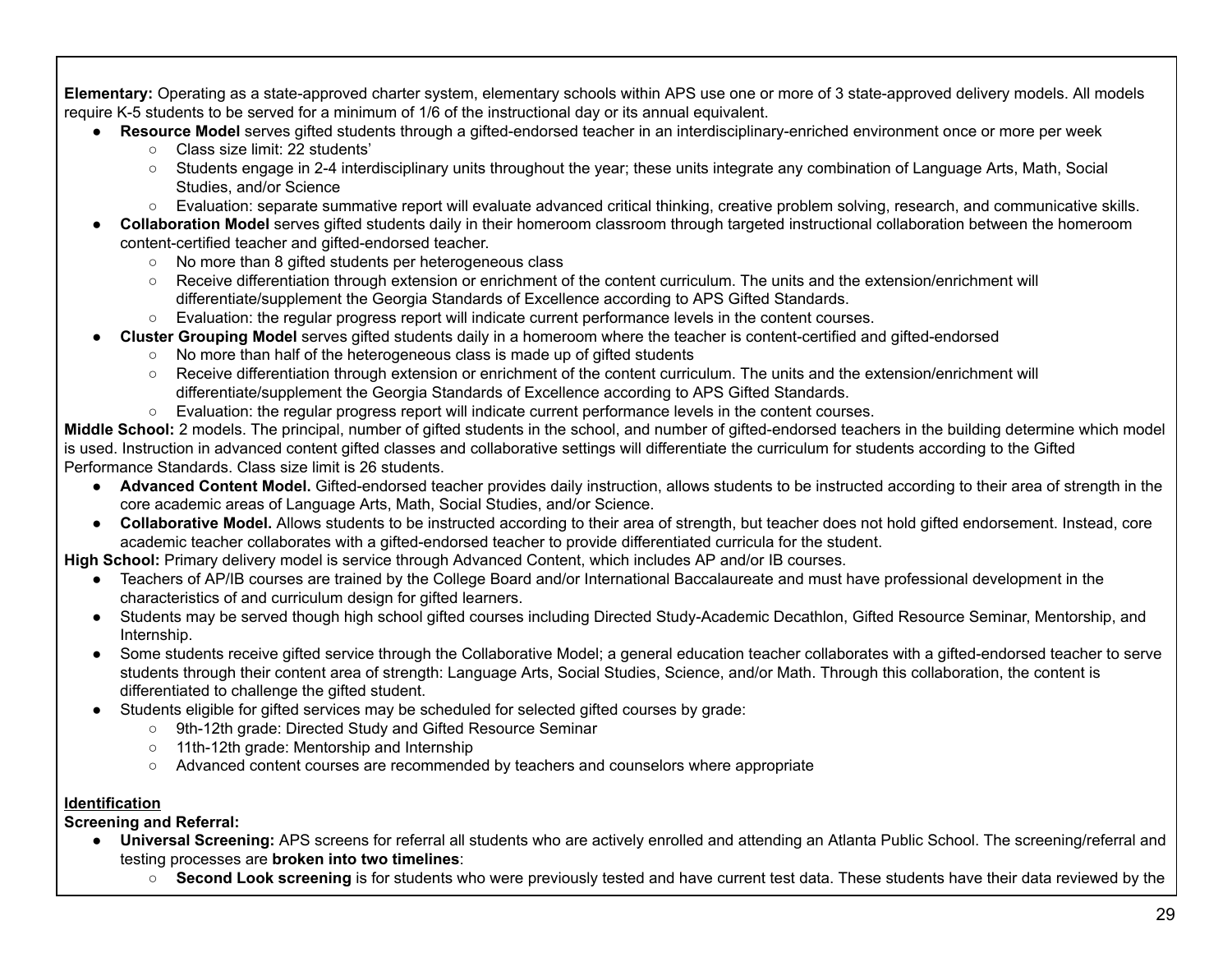local school eligibility team to determine if they qualify for alternative assessments that, if favorable, may make them eligible for gifted services. Data reviewed in Aug., second look testing in Sept.-Oct.

- **First Look screening** is for students who do not have current data on record; Aug.-Oct.; screened through three processes:
	- Automatic Screening: Gifted Eligibility Team reviews test scores in the fall.
		- ● Students who score 85%ile or higher on district administered achievement assessments: automatically referred for testing (Grades K-11)
		- ● Students who scored 90%ile or higher (local norm) on the latest Georgia Milestones EOG: automatically referred for testing (Grades 4-9)
		- ● Students with a cumulative average of 3.5 or greater on a 4.0 scale over a two year period in core academic areas: automatically referred for testing (Grades 10-11 only)
	- **Classroom Screening**: All school staff members complete the Traits, Aptitudes, and Behaviors (TABs) instrument to observe students for the demonstration of 10 gifted behaviors during the period of two weeks in the fall. Students receiving a minimum of 35 out of 50 on the TABs, and who have supporting data, will be referred for gifted testing.
	- **Parent Referral:** Any parent with a child enrolled in an APS school may refer his or her child for gifted and talented testing. Parents must complete the Gifted Referral and Parental Permission Form and submit it to the local school eligibility team for review. Parent referral window normally the first two months of the school year. Students of parents who make requests after this window will not be tested during the current school year.

# **Testing:**

- **Parent must submit referral form** for testing (after receiving positive screening results)
- **Gifted Eligibility Team** uses only one instrument for each category: Mental Ability, Creativity, Achievement, and Motivation. Team **uses all relevant data about the student to select the best instrument**. Team will not exhaust all of its options in each category during any referral window.
- ● Based upon previous testing experiences and/or classroom performance, some children may have prior test data in their permanent record can be used in one or more categories. Children will not be tested unnecessarily.
- **Tests/Instruments** used:
	- Cognitive Abilities Test (CogAT)
	- Torrance Test of Creative Thinking (TTCT)
	- Gifted Rating Scales (GRS)
	- Children's Academic Intrinsic Motivation Inventory (CAIMI)
	- Naglieri Nonverbal Abilities Test (NNAT)
	- Students may also receive the Measure of Academic Progress (MAP) or an academic product
	- CogAT, TTCT, and NNAT will only be administered once every 2 years.
- **No private testing:** Gifted eligibility determined based upon the findings of APS approved assessments. Private testing/evaluations not accepted to establish eligibility for APS gifted services.
- **● Timing:**
	- **Second Look** students who are referred for additional Second Look testing will be tested in Sept.-Oct. Important to note that many alternative assessments used with Second Look students may not feel like a "test" to the student. Parents notified of eligibility status by late October.
	- **First Look** students who are referred for testing through will be tested Dec.-early Feb. Parents notified of eligibility by early May.

# **Results**

- 9.1% of total student population is enrolled in gifted program ([source\)](https://gosa.georgia.gov/downloadable-data)
- No available data for % of gifted students by race

 **Why It Was Included In This Comparison:** Mentioned in 2016 [Chalkbeat](https://www.chalkbeat.org/posts/co/2016/05/26/dps-takes-steps-to-get-more-students-of-color-into-magnet-programs-for-the-highly-gifted/) article, "Nationally, several school districts have made strides in diversifying their